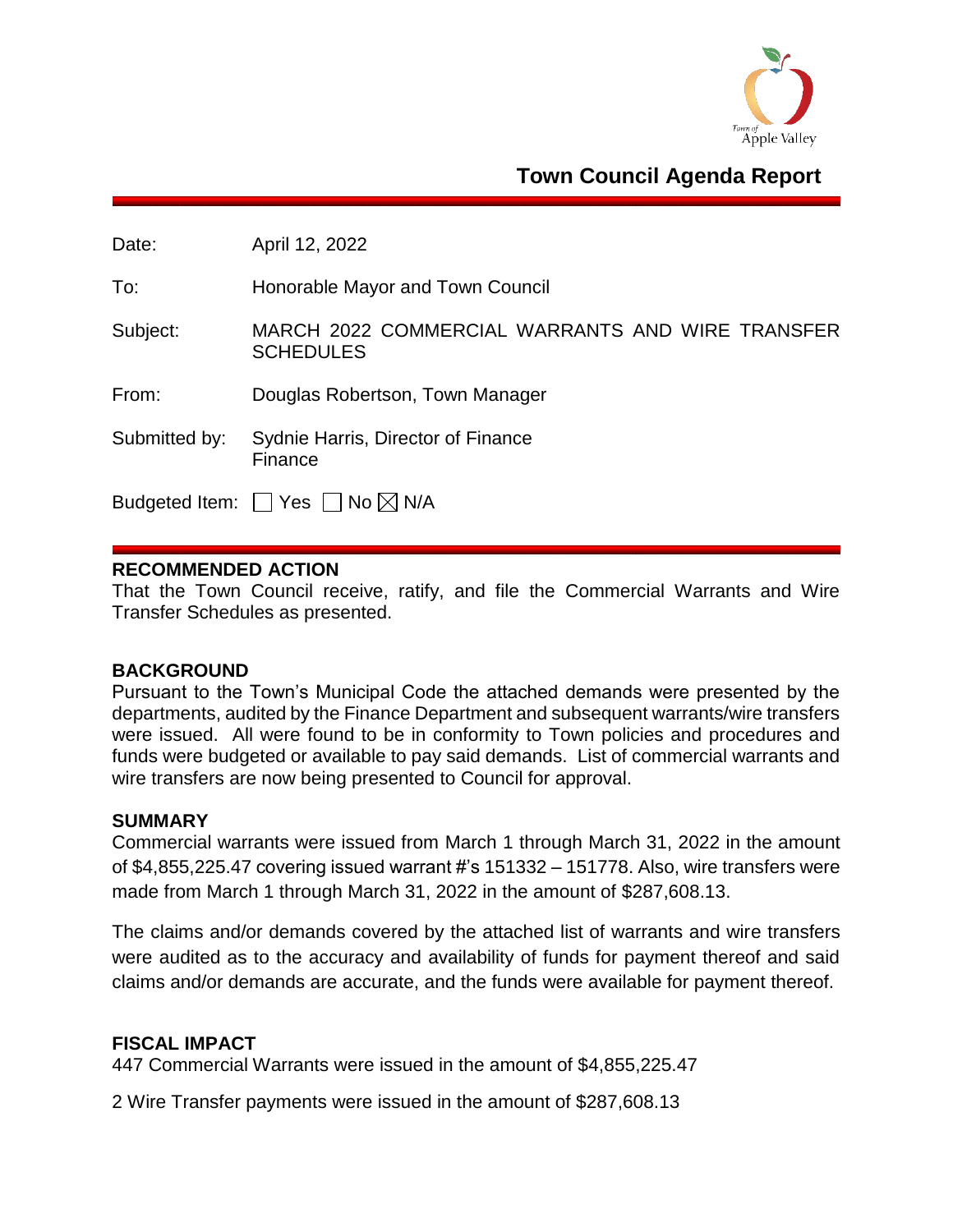## **ATTACHMENTS**

- A. March Commerical Warrants
- B. March Wire Transfer Schedule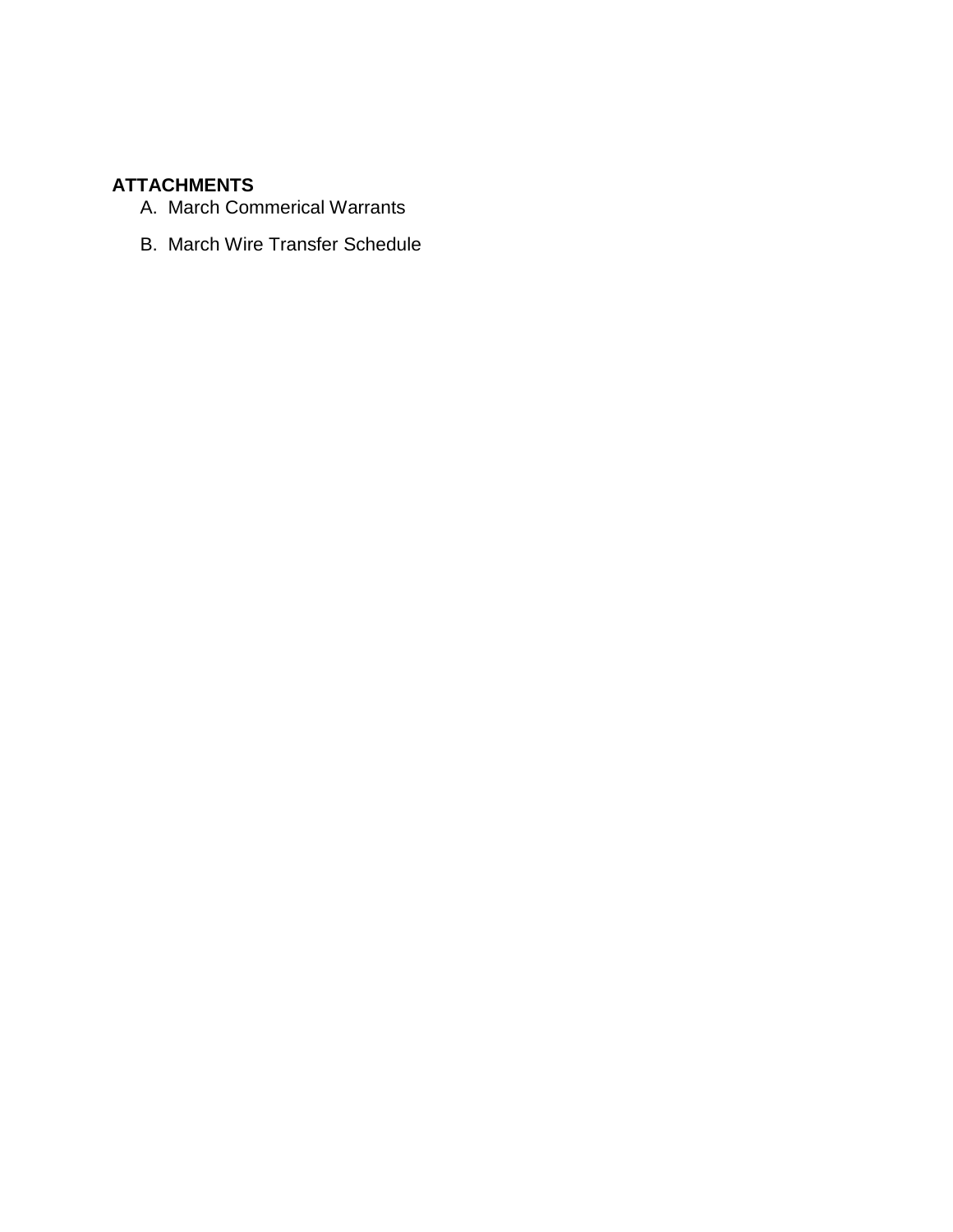# Town of Apple Valley Commercial Warrants Month of March 2022

| Check # | <b>Vendor</b><br><b>Date</b>                    | <b>Description</b>                  | <b>Check Total</b> |
|---------|-------------------------------------------------|-------------------------------------|--------------------|
| 151332  | 03/03/2022 007796 360 FREESTYLE GYMNASTICS      | <b>FEBRUARY GYMNASTICS</b>          | 178.50             |
| 151333  | 03/03/2022 008201 ABF PRINTS, INC.              | AVCE POST CARDS                     | 814.58             |
| 151334  | 03/03/2022 000102 ALBERTSONS LLC                | <b>SUPPLIES</b>                     | 77.38              |
| 151335  | 03/03/2022 002980 ALL GOOD DRIVING SCHOOL, INC. | <b>FEBRUARY DRIVERS ED</b>          | 159.60             |
| 151336  | 03/03/2022 000143 APPLE VALLEY ANIMAL HOSPITAL  | SPAY/NEUTER VOUCHER                 | 115.50             |
| 151337  | 03/03/2022 013521 APPLE VALLEY CAR WASH         | <b>JANUARY CAR WASHS</b>            | 254.85             |
| 151338  | 03/03/2022 001017 APPLE VALLEY FEED BIN         | <b>MOUSE</b>                        | 2.76               |
| 151339  | 03/03/2022 001864 APPLE VALLEY TIRE             | <b>VEHICLE REPAIR</b>               | 20.00              |
| 151340  | 03/03/2022 019613 AUS WEST LOCKBOX              | <b>UNIFORMS</b>                     | 148.31             |
| 151341  | 03/03/2022 000150 AVCOM SERVICES INC.           | PHONE TRANSACTIONS                  | 273.40             |
| 151342  | 03/03/2022 001528 AVUSD                         | DECEMBER 2021 FINES AND FORFEITURES | 404.86             |
| 151343  | 03/03/2022 000199 B B & K                       | <b>BURTON</b>                       | 29,488.69          |
| 151344  | 03/03/2022 000192 BATTERY MART                  | <b>BATTERIES</b>                    | 95.82              |
| 151345  | 03/03/2022 000193 RICHARD BATTISTA              | <b>GRAFFITI REMOVAL</b>             | 780.00             |
| 151346  | 03/03/2022 002298 BEAR VALLEY ANIMAL HOSPITAL   | <b>MISC CAT &amp; DOG</b>           | 802.50             |
| 151347  | 03/03/2022 003649 BECK OIL INC.                 | <b>FUEL</b>                         | 512.30             |
| 151348  | 03/03/2022 016864 DON BURNELL                   | FEBURARY DOSHIN KAIKAN KARATE DO    | 179.03             |
| 151349  | 03/03/2022 001247 MICHAEL CADY                  | RETIREE HEALTH REIMBURSEMENT        | 271.88             |
| 151350  | 03/03/2022 000914 CAPITAL ONE                   | <b>SUPPLIES</b>                     | 56.14              |
| 151351  | 03/03/2022 003378 MARY ANNE CARROLL             | <b>FEBRUARY YOGA</b>                | 345.68             |
| 151352  | 03/03/2022 000088 CHARLES ABBOTT ASSOCIATES     | DECEMBER 2021 SERVICES              | 125,218.95         |
| 151353  | 03/03/2022 012283 COLDWELL BANKER               | 2022 HIGH DESERT REAL ESTATE SYMP.  | 1,000.00           |
|         |                                                 | <b>SPONSORSHIP</b>                  |                    |
| 151354  | 03/03/2022 008693 COMMERCIAL AQUATIC SERVICES   | <b>BULK C02</b>                     | 182.22             |
| 151355  | 03/03/2022 000087 COUNTY OF SAN BERNARDINO      | <b>TRASH LIEN</b>                   | 2,360.00           |
| 151356  | 03/03/2022 000777 COUNTY OF SAN BERNARDINO      | <b>JANUARY SERVICES</b>             | 143,231.02         |
| 151357  | 03/03/2022 022906 COUNTY OF SAN BERNARDINO      | FEE FOR REVIEW DEPOSIT              | 15,578.34          |
| 151358  | 03/03/2022 022908 ADAM CRIPPS                   | <b>CSMFO REIMBURSEMENT</b>          | 346.12             |
| 151359  | 03/03/2022 000330 DENNIS CRON                   | RETIREE HEALTH REIMBURSEMENT        | 2,102.16           |
| 151360  | 03/03/2022 022495 PAMELA CUPP                   | RETIREE HEALTH REIMBURSEMENT        | 961.70             |
| 151361  | 03/03/2022 002032 DAVID EVANS & ASSOC, INC      | MUNI RD DRIVEWAY IMPROVEMENT        | 5,040.00           |
| 151362  | 03/03/2022 002842 DOKKEN ENGINEERING            | SR18 AV RD DESIGN                   | 43,389.20          |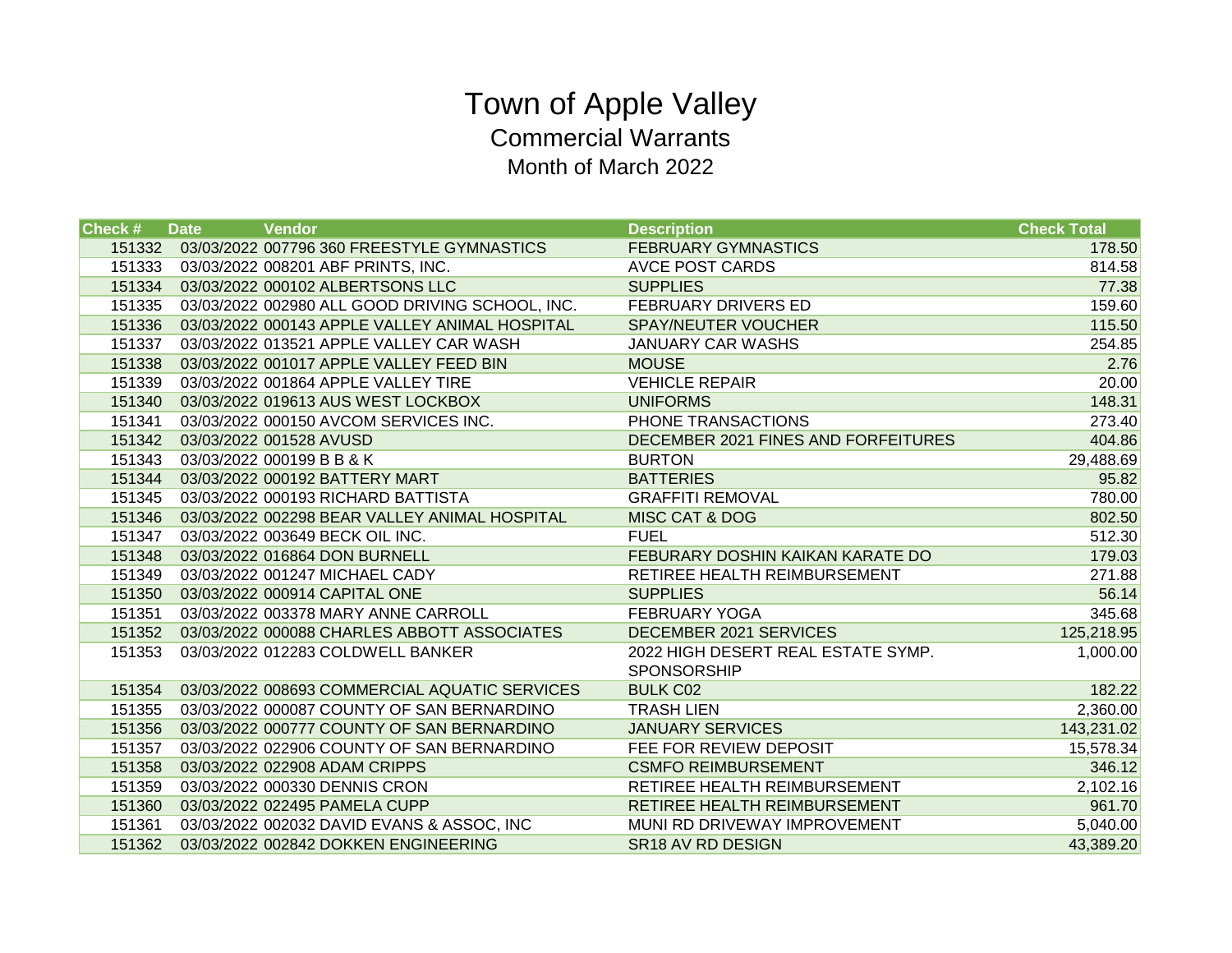|        | 151363 03/03/2022 000387 EDISON COMPANY                 | 1/19/22 TO 2/15/22                     | 417.88    |
|--------|---------------------------------------------------------|----------------------------------------|-----------|
| 151364 | 03/03/2022 004734 FAUST MEDIA SERVICES                  | <b>JOSIE BUSINESS CARDS</b>            | 1,111.74  |
| 151365 | 03/03/2022 000407 FEDEX                                 | <b>SHIPPING</b>                        | 12.17     |
| 151366 | 03/03/2022 012826 FLYERS ENERGY, LLC                    | <b>FUEL</b>                            | 377.69    |
| 151367 | 03/03/2022 000679 G.A. OSBORNE PIPE & SUPPLY            | <b>PARTS</b>                           | 377.68    |
| 151368 | 03/03/2022 004935 HDL SOFTWARE LLC                      | <b>NOVEMBER SERVICES</b>               | 243.88    |
| 151369 | 03/03/2022 000507 HOME DEPOT                            | <b>PARTS</b>                           | 1,222.88  |
|        | 151370 03/03/2022 000520 IMPERIAL SPRINKLER SUPPLY      | <b>PARTS</b>                           | 924.96    |
| 151371 | 03/03/2022 009244 CRYSTAL JARAMILLO                     | <b>RENTAL REFUND</b>                   | 250.00    |
|        | 151372 03/03/2022 021301 JASON CHAIDEZ                  | LANDSCAPE MAINTENANCE CONTRACT PW2021- | 15,903.20 |
|        |                                                         | 01                                     |           |
| 151373 | 03/03/2022 020279 JOHNSON CONTROLS                      | <b>CHILLER &amp; BOILER</b>            | 5,516.07  |
|        | 151374 03/03/2022 021345 KONICA MINOLTA PREMIER FINANCE | <b>COPIERS</b>                         | 916.96    |
| 151375 | 03/03/2022 022403 LORI LAMSON                           | RETIREE HEALTH REIMBURSEMENT           | 910.63    |
|        | 151376 03/03/2022 000168 LIBERTY UTILITIES              | 12/17/21 TO 2/16/22                    | 2,771.85  |
| 151377 | 03/03/2022 002187 LINCOLN AQUATICS                      | <b>CHEM FEED PUMP</b>                  | 1,907.14  |
|        | 151378 03/03/2022 005351 LOWE'S (LAR)                   | <b>PARTS</b>                           | 311.79    |
| 151379 | 03/03/2022 022074 MAKO OVERHEAD DOOR                    | <b>REPAIRS &amp; SERVICE</b>           | 400.00    |
| 151380 | 03/03/2022 001708 KENNETH MARTIN                        | RETIREE HEALTH REIMBURSEMENT           | 262.16    |
| 151381 | 03/03/2022 002622 TOM MCKEON                            | RETIREE HEALTH REIMBURSEMENT           | 298.06    |
| 151382 | 03/03/2022 020574 CAROL MILLER                          | RETIREE HEALTH REIMBURSEMENT           | 508.17    |
| 151383 | 03/03/2022 001499 LANCE MILLER                          | RETIREE HEALTH REIMBURSEMENT           | 237.92    |
|        | 151384 03/03/2022 001190 MISSION UNIFORM SERVICE        | <b>MATS</b>                            | 44.33     |
| 151385 | 03/03/2022 000635 MOJAVE BASIN AREA WATERMASTER         | OCTOBER 2020 TO SEPTEMBER 2021         | 492.27    |
|        |                                                         |                                        |           |
| 151386 | 03/03/2022 006275 MOJAVE DESERT & MOUNTAIN              | <b>4TH QUARTER</b>                     | 16,456.00 |
| 151387 | 03/03/2022 007007 MICHAEL MOLINARI                      | RETIREE HEALTH REIMBURSEMENT           | 521.35    |
| 151388 | 03/03/2022 014284 JOLE MORTON                           | FEBRUARY SOUL CONNECT                  | 46.80     |
| 151389 | 03/03/2022 018836 MARIA MURO                            | <b>FEBRUARY ZUMBA</b>                  | 31.20     |
| 151390 | 03/03/2022 002368 MWI ANIMAL HEALTH                     | <b>ANIMALS MEDS</b>                    | 4,709.01  |
| 151391 | 03/03/2022 002599 OFFICE DEPOT                          | <b>SUPPLIES</b>                        | 349.85    |
|        | 151392 03/03/2022 000710 PRECISION LOCK & SAFE          | <b>KEYS</b>                            | 258.36    |
| 151393 | 03/03/2022 018332 PRINCIPAL                             | <b>FEBRUARY PREMIUMS</b>               | 9,631.32  |
| 151394 | 03/03/2022 005036 QUADIENT FINANCE USA, INC             | <b>POSTAGE</b>                         | 453.98    |
| 151395 | 03/03/2022 021425 HAILEY RICHLING                       | FEBURARY TAP & BALLET                  | 378.00    |
| 151396 | 03/03/2022 022909 BRIDGET SEROKA                        | <b>BOOTS REIMUBURSEMENT</b>            | 150.00    |
| 151397 | 03/03/2022 002055 SHRED-IT, C/O STERICYCLE, INC         | <b>SHREDDING</b>                       | 135.22    |
| 151398 | 03/03/2022 010082 SIERRA GOLF MANAGEMENT, INC           | <b>SPECTRUM</b>                        | 19,698.55 |
| 151399 | 03/03/2022 022048 DAWN SIMMONS                          | RETIREE HEALTH REIMBURSEMENT           | 502.94    |
| 151400 | 03/03/2022 000809 SMART & FINAL                         | <b>SNACKS</b>                          | 315.14    |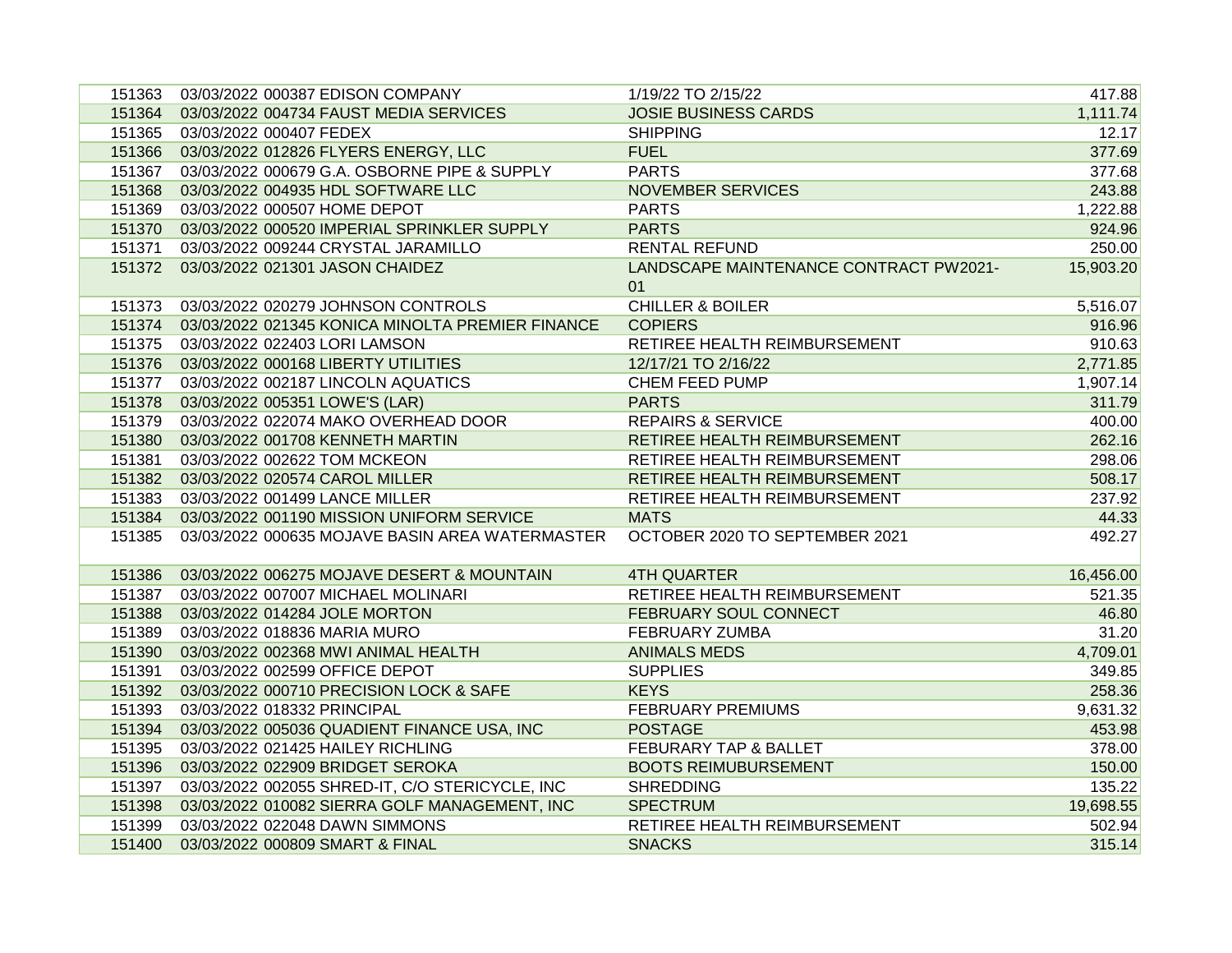| 151401 | 03/03/2022 000814 KEVIN SMITH                                             | RETIREE HEALTH REIMBURSEMENT        | 331.37    |
|--------|---------------------------------------------------------------------------|-------------------------------------|-----------|
| 151402 | 03/03/2022 013956 SOUTHERN CALIFORNIA EDISON                              | 21024 OTOE RD C                     | 18,062.06 |
| 151403 | 03/03/2022 022267 DIANNE SULZBERGER                                       | RETIREE HEALTH REIMBURSEMENT        | 474.28    |
| 151404 | 03/03/2022 016857 SUPERCO SPECIALTY PRODUCTS                              | <b>MISC. SUPPLIES</b>               | 652.80    |
| 151405 | 03/03/2022 010155 SWANK MOTION PICTURES, INC                              | <b>MOVIES</b>                       | 1,320.00  |
| 151406 | 03/03/2022 001475 SHARI TAYLOR                                            | <b>FEBURARY BATON</b>               | 151.20    |
| 151407 | 03/03/2022 021213 THE GREATER HIGH DESERT                                 | MEMBERSHIP & SCHOLARSHIP            | 430.00    |
| 151408 | 03/03/2022 003478 TURF STAR INC.                                          | <b>PRESSURE HOSE</b>                | 158.80    |
| 151409 | 03/03/2022 002855 U.S. BANK CORP. PMT SYSTEM                              | FEBRUARY CAL CARD PURCHASES         | 29,180.12 |
| 151410 | 03/03/2022 000890 CHRIS URMSTON                                           | <b>FEBRUARY TAI CHI</b>             | 257.40    |
| 151411 | 03/03/2022 RENTAL REFUND                                                  | <b>RENTAL REFUND</b>                | 250.00    |
| 151412 | 03/03/2022 016981 JONATHON VASQUEZ                                        | FEBRUARY JIU JITSU                  | 67.90     |
| 151413 | 03/03/2022 001278 VULCAN MATERIALS                                        | <b>COLD MIX</b>                     | 204.87    |
| 151414 | 03/03/2022 000923 WAXIE SANITARY SUPPLY                                   | <b>SUPPLIES</b>                     | 3,732.92  |
| 151415 | 03/03/2022 000945 JAMES WHITE                                             | RETIREE HEALTH REIMBURSEMENT        | 837.00    |
| 151416 | 03/03/2022 021348 WINSUPPLY                                               | <b>SUPPLIES</b>                     | 552.66    |
| 151417 | 03/03/2022 001154 YUNEX TRAFFIC                                           | <b>TRAFFIC SIGNAL MAINTENANCE</b>   | 3,430.42  |
| 151418 | 03/03/2022 022910 ZAMBELLI FIREWORKS MANUFACTUR 50% DEPOSIT FOR FIREWORKS |                                     | 14,750.00 |
|        |                                                                           |                                     |           |
| 151419 | 03/09/2022 TRASH REFUND                                                   | 14737 QUINNAULT RD REFUND           | 100.03    |
| 151420 | 03/09/2022 008201 ABF PRINTS, INC.                                        | <b>AVCE POST CARDS</b>              | 571.22    |
| 151421 | 03/09/2022 000096 ADSCOT PEST CONTROL INC.                                | <b>MONTHLY SEVICE</b>               | 155.00    |
| 151422 | 03/09/2022 000102 ALBERTSONS LLC                                          | <b>SUPPLIES</b>                     | 43.95     |
| 151423 | 03/09/2022 022914 ALEJANDRO FRANCO                                        | <b>FORKLIFT</b>                     | 6,276.00  |
| 151424 | 03/09/2022 000160 APPLE VALLEY GLASS                                      | <b>GLASS SHELVES</b>                | 343.48    |
| 151425 | 03/09/2022 001864 APPLE VALLEY TIRE                                       | <b>VEHICLE REPAIR</b>               | 2,609.14  |
| 151426 | 03/09/2022 000180 ASSISTANCE LEAGUE OF V.V.                               | 2021-2022 DISBURSEMENT              | 13,500.00 |
| 151427 | 03/09/2022 000199 B B & K                                                 | <b>LITIGATION</b>                   | 55,465.69 |
| 151428 | 03/09/2022 002298 BEAR VALLEY ANIMAL HOSPITAL                             | MISC. DOG                           | 1,964.45  |
| 151429 | 03/09/2022 000204 BIG APPLE AUTO                                          | <b>VEHICLE REPAIR</b>               | 7,304.74  |
| 151430 | 03/09/2022 000217 BURNS SEPTIC & SEWER SERVICE                            | <b>DISBURSEMENT 2</b>               | 17,263.63 |
| 151431 | 03/09/2022 000914 CAPITAL ONE                                             | <b>SUPPLIES</b>                     | 194.70    |
| 151432 | 03/09/2022 022912 COMPUTING TECHNOLOGY INSUDSTRY CGIO RECERT. ID:1002870  |                                     | 250.00    |
|        |                                                                           |                                     |           |
| 151433 | 03/09/2022 000313 COOLEY CONSTRUCTION, INC                                | STREET REPAIRS/MAINTENANCE SERVICES | 49,973.91 |
| 151434 | 03/09/2022 000087 COUNTY OF SAN BERNARDINO                                | <b>CODE LIENS</b>                   | 309.00    |
| 151435 | 03/09/2022 020426 DR. JAIME VELASCO                                       | AVAS SUPERVISING VET                | 900.00    |
| 151436 | 03/09/2022 000387 EDISON COMPANY                                          | 2/1/22 TO 2/28/22                   | 42,612.42 |
| 151437 | 03/09/2022 004734 FAUST MEDIA SERVICES                                    | <b>COUNCIL BUSINESS CARDS</b>       | 1,214.17  |
| 151438 | 03/09/2022 000407 FEDEX                                                   | <b>SHIPPING</b>                     | 13.54     |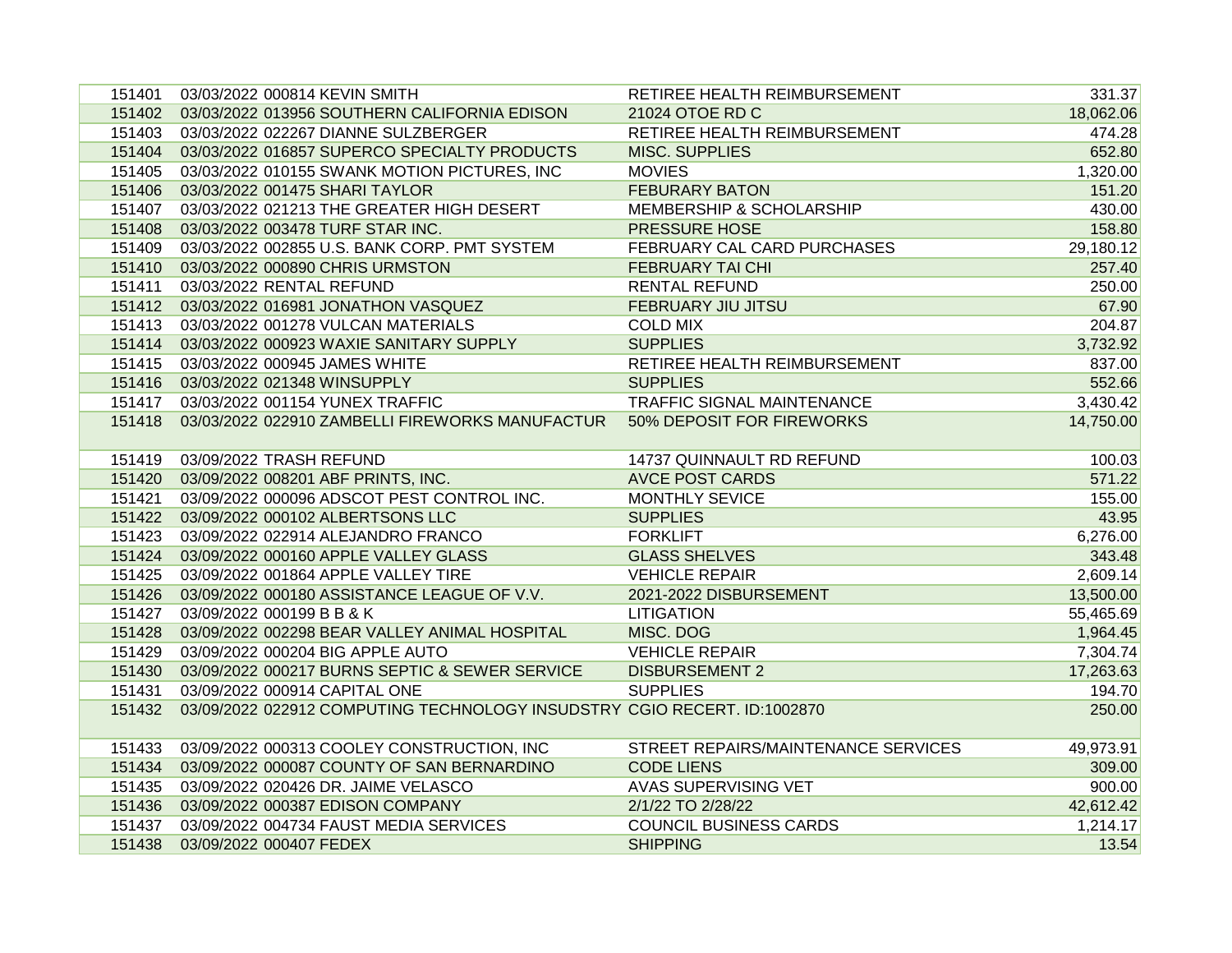| 151439 | 03/09/2022 014844 FISH WINDOW CLEANING          | <b>WINDOW CLEANING</b>                 | 410.00    |
|--------|-------------------------------------------------|----------------------------------------|-----------|
| 151440 | 03/09/2022 SPAY/NUETER REFUND                   | <b>SPAY/NUETER REFUND</b>              | 40.00     |
| 151441 | 03/09/2022 000897 FRONTIER COMMUNICATIONS       | <b>PHONES</b>                          | 2,445.81  |
| 151442 | 03/09/2022 000679 G.A. OSBORNE PIPE & SUPPLY    | <b>PARTS</b>                           | 604.62    |
| 151443 | 03/09/2022 000822 GOLDEN STATE WATER COMPANY    | 1/26/22 TO 2/23/22                     | 74.23     |
| 151444 | 03/09/2022 018653 HASA INC.                     | <b>BULK CHEMICALS</b>                  | 988.65    |
| 151445 | 03/09/2022 000480 HI DESERT TROPHY & AWARDS LLC | 400W CERT                              | 965.70    |
| 151446 | 03/09/2022 000488 HIGH DESERT LASER GRAPHICS    | <b>MARIA PEREZ 1ST QUARTER</b>         | 57.41     |
| 151447 | 03/09/2022 021301 JASON CHAIDEZ                 | LANDSCAPE MAINTENANCE CONTRACT PW2021- | 400.00    |
|        |                                                 | 01                                     |           |
| 151448 | 03/09/2022 014262 KIMBALL MIDWEST               | <b>PARTS</b>                           | 223.97    |
| 151449 | 03/09/2022 000168 LIBERTY UTILITIES             | 1/24/22 TO 2/24/22                     | 2,967.69  |
| 151450 | 03/09/2022 005351 LOWE'S (LAR)                  | <b>PARTS</b>                           | 717.94    |
| 151451 | 03/09/2022 015206 MDG ASSOCIATES INC            | <b>MENDEL PARK</b>                     | 8,250.63  |
| 151452 | 03/09/2022 006760 MERIDIAN URGENT CARE          | <b>EXAMS</b>                           | 195.00    |
| 151453 | 03/09/2022 020880 MIRAGE ELECTRIC INC           | <b>REMOVE 3 SINGLE POLES</b>           | 710.00    |
| 151454 | 03/09/2022 008742 MUSICSTAR/CREATIVE BRAIN      | <b>FEBRUARY CB CLASSES</b>             | 142.80    |
| 151455 | 03/09/2022 010385 MELANIE MYERS                 | <b>FEBRUARY ACTING</b>                 | 735.00    |
| 151456 | 03/09/2022 007673 MYONLINEBILL.COM              | <b>FEBRUARY SERVICES</b>               | 2,440.64  |
| 151457 | 03/09/2022 000654 NAPA                          | <b>PARTS</b>                           | 623.69    |
| 151458 | 03/09/2022 011959 NIEMELA PAPPAS & ASSOCIATES   | MARCH 2022 SERVICES                    | 3,000.00  |
| 151459 | 03/09/2022 002599 OFFICE DEPOT                  | <b>SUPPLIES</b>                        | 765.20    |
| 151460 | 03/09/2022 008206 O'REILLY AUTO PARTS           | <b>PARTS</b>                           | 154.54    |
| 151461 | 03/09/2022 002638 PLUMBERS DEPOT INC.           | <b>VEHICLE REPAIR</b>                  | 677.93    |
| 151462 | 03/09/2022 008771 PRUDENTIAL OVERALL SUPPLY     | <b>UNIFORMS</b>                        | 306.18    |
| 151463 | 03/09/2022 000729 R&R PRODUCTS                  | <b>PARTS</b>                           | 852.69    |
| 151464 | 03/09/2022 PERS HEALTH INS DEDUCTION REFUND     | PERS HEALTH INS DEDUCTION REFUND       | 223.20    |
| 151465 | 03/09/2022 014872 DEBBIE RIVERA                 | <b>SUPPLIES</b>                        | 668.26    |
| 151466 | 03/09/2022 012491 SCMAF                         | <b>FEBRUARY INSURANCES</b>             | 182.45    |
| 151467 | 03/09/2022 010082 SIERRA GOLF MANAGEMENT, INC   | <b>AV CLEARING</b>                     | 65,791.81 |
| 151468 | 03/09/2022 018717 SPECTRUM                      | 2/15/22 TO 3/14/22                     | 6,384.43  |
| 151469 | 03/09/2022 000841 STATE OF CALIFORNIA- D.O.J.   | <b>JANUARY FINGERPRINTS</b>            | 315.00    |
| 151470 | 03/09/2022 001309 STOTZ EQUIPMENT               | <b>PARTS</b>                           | 865.45    |
| 151471 | 03/09/2022 017240 THE ECOHERO SHOW LLC          | ECO HERO VIRTUAL CLASS ROOM            | 275.00    |
| 151472 | 03/09/2022 009608 THE GOODYEAR TIRE & RUBBER CO | <b>TIRES</b>                           | 1,472.13  |
| 151473 | 03/09/2022 000171 TOWN OF APPLE VALLEY          | <b>MARCH SEWER SERVICES</b>            | 3,040.62  |
| 151474 | 03/09/2022 000884 UNDERGROUND SERVICE ALERT-    | <b>MONTHLY TICKETS</b>                 | 280.60    |
| 151475 | 03/09/2022 001758 UNITED SITE SERVICES INC.     | <b>WEEKLY SERVICE</b>                  | 1,154.75  |
| 151476 | 03/09/2022 000893 V.V.W.R.A.                    | 13900 NAVAJO RD                        | 46,556.05 |
| 151477 | 03/09/2022 010504 VALLEY SCREENING & GRAPHICS   | <b>SHIRTS</b>                          | 52.20     |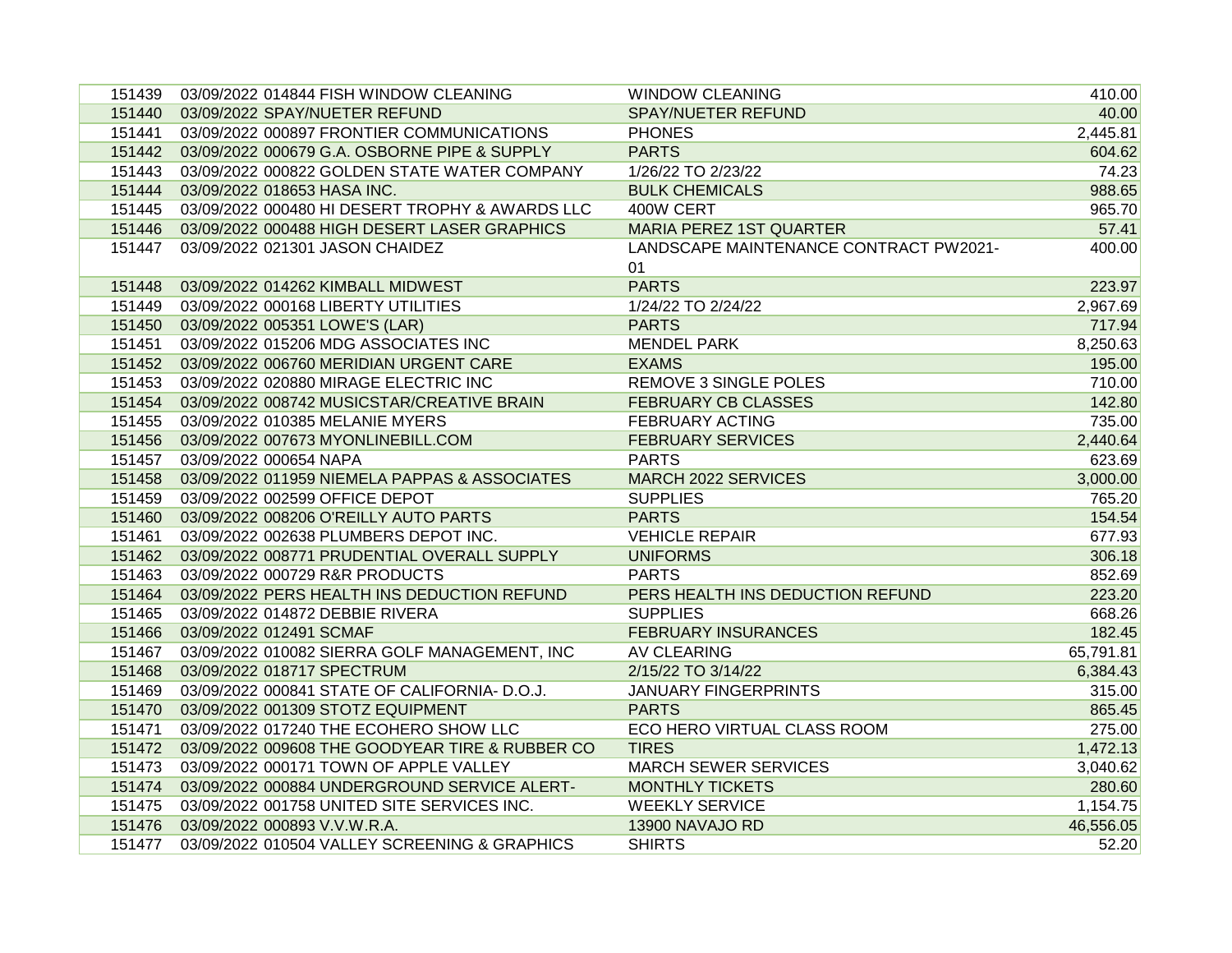| 151478 | 03/09/2022 000166 VALLEYWIDE NEWSPAPERS LLC | <b>CITY ORDINANCE</b>      | 528.50    |
|--------|---------------------------------------------|----------------------------|-----------|
| 151479 | 03/09/2022 000909 VOYAGER                   | <b>FEBRUARY FUEL</b>       | 14,815.12 |
| 151480 | 03/09/2022 001278 VULCAN MATERIALS          | <b>COLD MIX</b>            | 201.93    |
| 151481 | 03/09/2022 000923 WAXIE SANITARY SUPPLY     | <b>SUPPLIES</b>            | 618.53    |
| 151482 | 03/09/2022 003781 WILBUR-ELLIS COMPANY LLC  | <b>GOPHER GETTER</b>       | 931.23    |
| 151483 | 03/09/2022 021348 WINSUPPLY                 | <b>PARTS</b>               | 667.16    |
| 151484 | 03/09/2022 013692 WPONCALL                  | <b>WEBSITE MAINTENANCE</b> | 300.00    |
| 151485 | 03/10/2022 TRASH REFUND                     | <b>TRASH REFUND</b>        | 501.63    |
| 151486 | 03/15/2022 TRASH REFUND                     | <b>TRASH REFUND</b>        | 34.28     |
| 151487 | 03/15/2022 TRASH REFUND                     | <b>TRASH REFUND</b>        | 52.22     |
| 151488 | 03/15/2022 TRASH REFUND                     | <b>TRASH REFUND</b>        | 32.47     |
| 151489 | 03/15/2022 TRASH REFUND                     | <b>TRASH REFUND</b>        | 4.26      |
| 151490 | 03/15/2022 TRASH REFUND                     | <b>TRASH REFUND</b>        | 36.71     |
| 151491 | 03/15/2022 TRASH REFUND                     | <b>TRASH REFUND</b>        | 30.47     |
| 151492 | 03/15/2022 TRASH REFUND                     | <b>TRASH REFUND</b>        | 47.44     |
| 151493 | 03/15/2022 TRASH REFUND                     | <b>TRASH REFUND</b>        | 35.78     |
| 151494 | 03/15/2022 TRASH REFUND                     | <b>TRASH REFUND</b>        | 32.22     |
| 151495 | 03/15/2022 TRASH REFUND                     | <b>TRASH REFUND</b>        | 94.62     |
| 151496 | 03/15/2022 TRASH REFUND                     | <b>TRASH REFUND</b>        | 33.72     |
| 151497 | 03/15/2022 TRASH REFUND                     | <b>TRASH REFUND</b>        | 8.52      |
| 151498 | 03/15/2022 TRASH REFUND                     | <b>TRASH REFUND</b>        | 39.03     |
| 151499 | 03/15/2022 TRASH REFUND                     | <b>TRASH REFUND</b>        | 128.18    |
| 151500 | 03/15/2022 TRASH REFUND                     | <b>TRASH REFUND</b>        | 8.16      |
| 151501 | 03/15/2022 TRASH REFUND                     | <b>TRASH REFUND</b>        | 47.11     |
| 151502 | 03/15/2022 TRASH REFUND                     | <b>TRASH REFUND</b>        | 36.23     |
| 151503 | 03/15/2022 TRASH REFUND                     | <b>TRASH REFUND</b>        | 45.65     |
| 151504 | 03/15/2022 TRASH REFUND                     | <b>TRASH REFUND</b>        | 45.30     |
| 151505 | 03/15/2022 TRASH REFUND                     | <b>TRASH REFUND</b>        | 34.80     |
| 151506 | 03/15/2022 TRASH REFUND                     | <b>TRASH REFUND</b>        | 48.56     |
| 151507 | 03/15/2022 TRASH REFUND                     | <b>TRASH REFUND</b>        | 25.01     |
| 151508 | 03/15/2022 TRASH REFUND                     | <b>TRASH REFUND</b>        | 131.31    |
| 151509 | 03/15/2022 TRASH REFUND                     | <b>TRASH REFUND</b>        | 46.50     |
| 151510 | 03/15/2022 TRASH REFUND                     | <b>TRASH REFUND</b>        | 35.62     |
| 151511 | 03/15/2022 TRASH REFUND                     | <b>TRASH REFUND</b>        | 165.72    |
| 151512 | 03/15/2022 TRASH REFUND                     | <b>TRASH REFUND</b>        | 128.58    |
| 151513 | 03/15/2022 TRASH REFUND                     | <b>TRASH REFUND</b>        | 5.48      |
| 151514 | 03/15/2022 TRASH REFUND                     | <b>TRASH REFUND</b>        | 23.44     |
| 151515 | 03/15/2022 TRASH REFUND                     | <b>TRASH REFUND</b>        | 62.49     |
| 151516 | 03/15/2022 TRASH REFUND                     | <b>TRASH REFUND</b>        | 35.15     |
| 151517 | 03/15/2022 TRASH REFUND                     | <b>TRASH REFUND</b>        | 42.47     |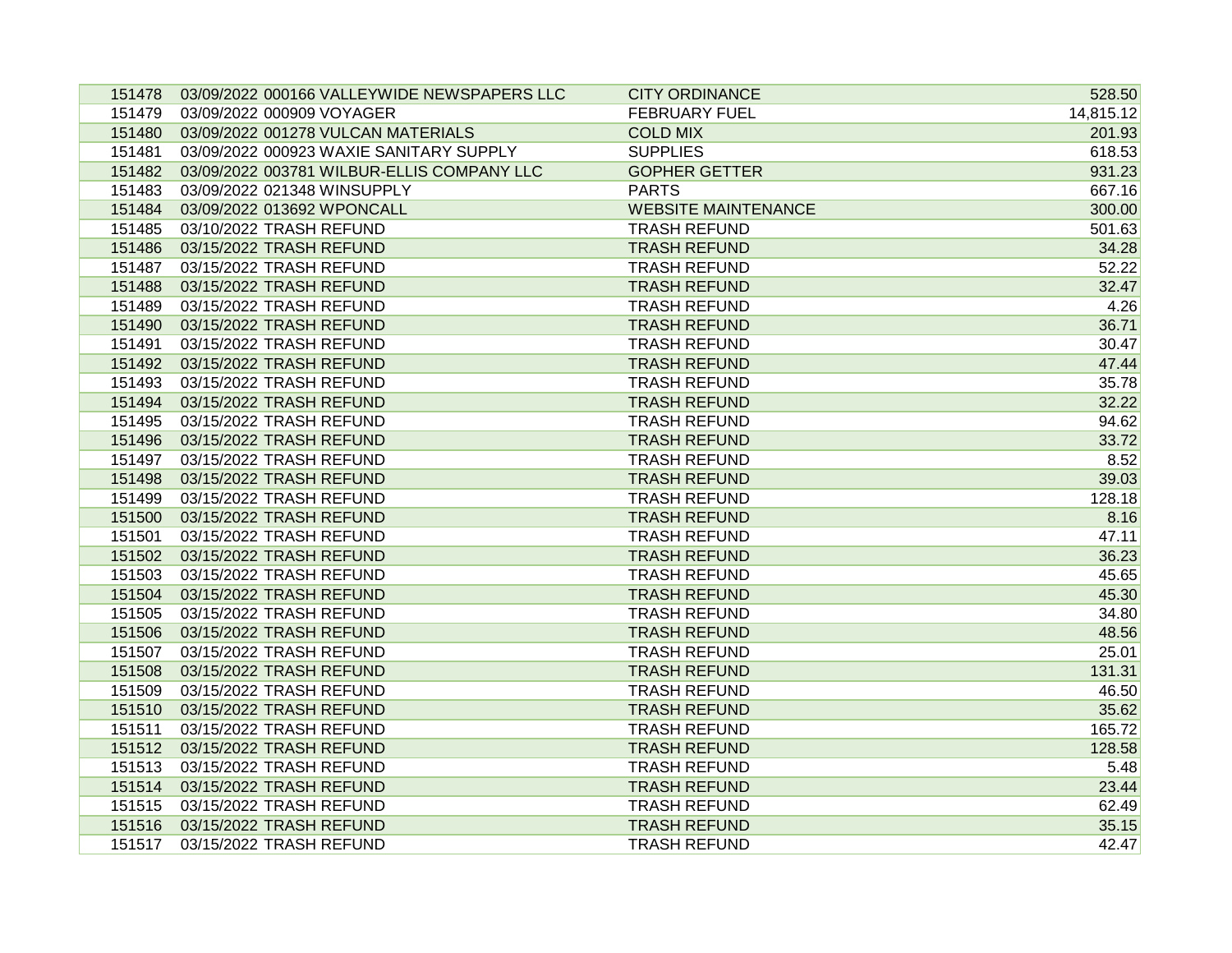| 151518 | 03/15/2022 TRASH REFUND | <b>TRASH REFUND</b> | 16.95  |
|--------|-------------------------|---------------------|--------|
| 151519 | 03/15/2022 TRASH REFUND | <b>TRASH REFUND</b> | 10.37  |
| 151520 | 03/15/2022 TRASH REFUND | <b>TRASH REFUND</b> | 32.14  |
| 151521 | 03/15/2022 TRASH REFUND | <b>TRASH REFUND</b> | 160.47 |
| 151522 | 03/15/2022 TRASH REFUND | <b>TRASH REFUND</b> | 140.56 |
| 151523 | 03/15/2022 TRASH REFUND | <b>TRASH REFUND</b> | 140.63 |
| 151524 | 03/15/2022 TRASH REFUND | <b>TRASH REFUND</b> | 31.83  |
| 151525 | 03/15/2022 TRASH REFUND | <b>TRASH REFUND</b> | 9.82   |
| 151526 | 03/15/2022 TRASH REFUND | <b>TRASH REFUND</b> | 221.86 |
| 151527 | 03/15/2022 TRASH REFUND | <b>TRASH REFUND</b> | 10.36  |
| 151528 | 03/15/2022 TRASH REFUND | <b>TRASH REFUND</b> | 38.87  |
| 151529 | 03/15/2022 TRASH REFUND | <b>TRASH REFUND</b> | 63.62  |
| 151530 | 03/15/2022 TRASH REFUND | <b>TRASH REFUND</b> | 36.23  |
| 151531 | 03/15/2022 TRASH REFUND | <b>TRASH REFUND</b> | 38.88  |
| 151532 | 03/15/2022 TRASH REFUND | <b>TRASH REFUND</b> | 50.17  |
| 151533 | 03/15/2022 TRASH REFUND | <b>TRASH REFUND</b> | 6.39   |
| 151534 | 03/15/2022 TRASH REFUND | <b>TRASH REFUND</b> | 32.84  |
| 151535 | 03/15/2022 TRASH REFUND | <b>TRASH REFUND</b> | 53.31  |
| 151536 | 03/15/2022 TRASH REFUND | <b>TRASH REFUND</b> | 51.77  |
| 151537 | 03/15/2022 TRASH REFUND | <b>TRASH REFUND</b> | 58.55  |
| 151538 | 03/15/2022 TRASH REFUND | <b>TRASH REFUND</b> | 10.35  |
| 151539 | 03/15/2022 TRASH REFUND | <b>TRASH REFUND</b> | 34.66  |
| 151540 | 03/15/2022 TRASH REFUND | <b>TRASH REFUND</b> | 38.70  |
| 151541 | 03/15/2022 TRASH REFUND | <b>TRASH REFUND</b> | 48.20  |
| 151542 | 03/15/2022 TRASH REFUND | <b>TRASH REFUND</b> | 45.82  |
| 151543 | 03/15/2022 TRASH REFUND | <b>TRASH REFUND</b> | 47.28  |
| 151544 | 03/15/2022 TRASH REFUND | <b>TRASH REFUND</b> | 41.47  |
| 151545 | 03/15/2022 TRASH REFUND | <b>TRASH REFUND</b> | 41.90  |
| 151546 | 03/15/2022 TRASH REFUND | <b>TRASH REFUND</b> | 98.16  |
| 151547 | 03/15/2022 TRASH REFUND | <b>TRASH REFUND</b> | 4.61   |
| 151548 | 03/15/2022 TRASH REFUND | <b>TRASH REFUND</b> | 51.13  |
| 151549 | 03/15/2022 TRASH REFUND | <b>TRASH REFUND</b> | 50.76  |
| 151550 | 03/15/2022 TRASH REFUND | <b>TRASH REFUND</b> | 119.97 |
| 151551 | 03/15/2022 TRASH REFUND | <b>TRASH REFUND</b> | 10.99  |
| 151552 | 03/15/2022 TRASH REFUND | <b>TRASH REFUND</b> | 34.15  |
| 151553 | 03/15/2022 TRASH REFUND | <b>TRASH REFUND</b> | 22.81  |
| 151554 | 03/15/2022 TRASH REFUND | <b>TRASH REFUND</b> | 42.09  |
| 151555 | 03/15/2022 TRASH REFUND | <b>TRASH REFUND</b> | 8.93   |
| 151556 | 03/15/2022 TRASH REFUND | <b>TRASH REFUND</b> | 113.90 |
| 151557 | 03/15/2022 TRASH REFUND | <b>TRASH REFUND</b> | 42.21  |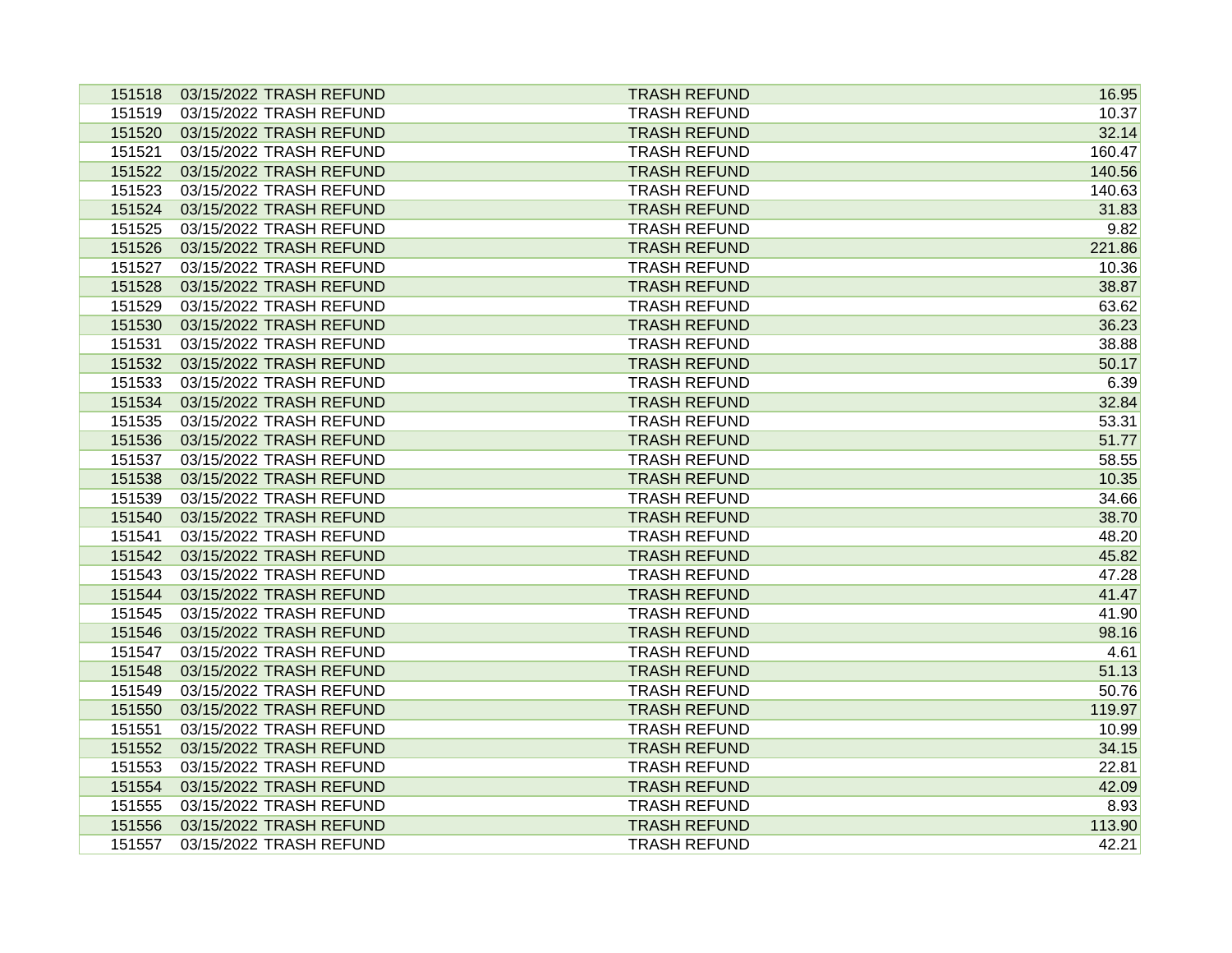|        | 151558 03/15/2022 TRASH REFUND                   | <b>TRASH REFUND</b>           | 35.88      |
|--------|--------------------------------------------------|-------------------------------|------------|
|        | 151559 03/15/2022 TRASH REFUND                   | <b>TRASH REFUND</b>           | 46.84      |
| 151560 | 03/15/2022 TRASH REFUND                          | <b>TRASH REFUND</b>           | 141.69     |
| 151561 | 03/15/2022 TRASH REFUND                          | <b>TRASH REFUND</b>           | 18.53      |
| 151562 | 03/15/2022 TRASH REFUND                          | <b>TRASH REFUND</b>           | 38.25      |
| 151563 | 03/15/2022 TRASH REFUND                          | <b>TRASH REFUND</b>           | 98.01      |
| 151564 | 03/15/2022 TRASH REFUND                          | <b>TRASH REFUND</b>           | 50.88      |
| 151565 | 03/15/2022 TRASH REFUND                          | <b>TRASH REFUND</b>           | 44.75      |
| 151566 | 03/17/2022 008201 ABF PRINTS, INC.               | <b>AVCE POST CARDS</b>        | 540.80     |
| 151567 | 03/17/2022 000096 ADSCOT PEST CONTROL INC.       | PEST CONTROL                  | 135.00     |
| 151568 | 03/17/2022 000126 AMERICAN COMPUTER SERVICE      | <b>ACCOUNT MAINTENANCE</b>    | 10,539.36  |
| 151569 | 03/17/2022 022419 AMERICAN FLEET SERVICE         | <b>SERVICE CALL</b>           | 1,227.57   |
| 151570 | 03/17/2022 000142 ANIMAL EMERGENCY CLINIC        | <b>EXAM</b>                   | 90.00      |
| 151571 | 03/17/2022 002363 ANIMAL HEALTH & SANITARY SUP.  | 15 GALLON DRUM BLEACH         | 1,083.98   |
| 151572 | 03/17/2022 000154 APPLE VALLEY COMMUNICATION INC | <b>LABOR ON FIRE SYSTEM</b>   | 119.00     |
| 151573 | 03/17/2022 000158 APPLE VALLEY FIRE PROTECTION   | OCT-DEC 2021 DIF              | 8,140.00   |
|        | 151574 03/17/2022 001864 APPLE VALLEY TIRE       | <b>VEHICLE REPAIR</b>         | 2,136.24   |
| 151575 | 03/17/2022 001864 APPLE VALLEY TIRE              | <b>VEHICLE REPAIR</b>         | 1,186.90   |
| 151576 | 03/17/2022 019613 AUS WEST LOCKBOX               | <b>UNIFORMS</b>               | 45.60      |
| 151577 | 03/17/2022 001528 AVUSD                          | JANAURY FINES AND FORFEITURES | 140.63     |
| 151578 | 03/17/2022 000193 RICHARD BATTISTA               | <b>GRAFFITI REMOVAL</b>       | 1,648.20   |
| 151579 | 03/17/2022 002298 BEAR VALLEY ANIMAL HOSPITAL    | SPAY VOUCHER                  | 1,212.00   |
| 151580 | 03/17/2022 003649 BECK OIL INC.                  | <b>FUEL</b>                   | 1,895.05   |
| 151581 | 03/17/2022 022593 BLUE DIAMOND MATERIALS         | <b>COLD MIX</b>               | 201.64     |
|        | 151582 03/17/2022 021350 BURRTEC WASTE IND, INC. | <b>FOOD WASTE</b>             | 587.33     |
| 151583 | 03/17/2022 000182 BURRTEC WASTE INDUSTRIES INC   | AS                            | 710,737.23 |
| 151584 | 03/17/2022 001247 MICHAEL CADY                   | RETIREE HEALTH REIMBURSEMENT  | 271.88     |
| 151585 | 03/17/2022 022916 CALIFORNIA MUNICPAL REVENUE    | MEMBERSHIP RENEWAL            | 150.00     |
| 151586 | 03/17/2022 015315 CALPINE ENERGY SERVICES LP     | FEBRUARY 2022 SERVICES        | 215,875.00 |
| 151587 | 03/17/2022 000914 CAPITAL ONE                    | <b>SUPPLIES</b>               | 114.64     |
| 151588 | 03/17/2022 000088 CHARLES ABBOTT ASSOCIATES      | JANUARY 2022 SERVICES         | 146,943.30 |
| 151589 | 03/17/2022 008693 COMMERCIAL AQUATIC SERVICES    | <b>BULK CO2</b>               | 168.65     |
| 151590 | 03/17/2022 021170 HEATHER CONLEY                 | SUPPLIES-PETTY CASH           | 240.74     |
| 151591 | 03/17/2022 000330 DENNIS CRON                    | RETIREE HEALTH REIMBURSEMENT  | 2,102.16   |
| 151592 | 03/17/2022 022495 PAMELA CUPP                    | RETIREE HEALTH REIMBURSEMENT  | 961.70     |
| 151593 | 03/17/2022 020426 DR. JAIME VELASCO              | SUPERVISING VET NOVEMBER      | 900.00     |
| 151594 | 03/17/2022 000387 EDISON COMPANY                 | 2/4/22 TO 3/7/22              | 1,824.10   |
| 151595 | 03/17/2022 022280 ENVIROMINE, INC.               | <b>RECLAMATION PLAN</b>       | 1,268.75   |
| 151596 | 03/17/2022 000406 FARMER BROTHERS COFFEE         | <b>COFFEE</b>                 | 195.04     |
| 151597 | 03/17/2022 004734 FAUST MEDIA SERVICES           | <b>OGUNDE CRIPPS</b>          | 265.50     |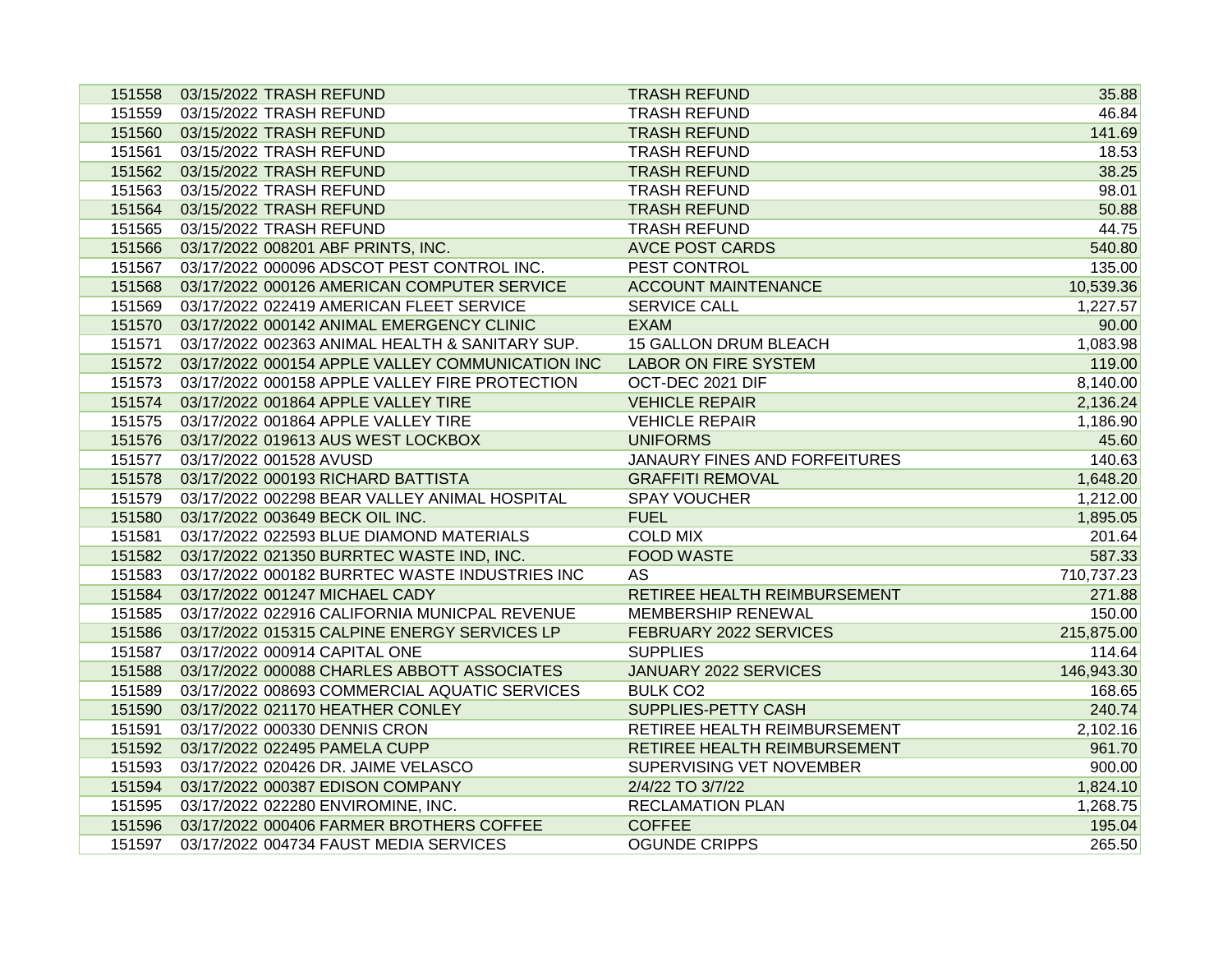|        | 151598 03/17/2022 000407 FEDEX                  | <b>SHIPPING</b>                      | 101.62    |
|--------|-------------------------------------------------|--------------------------------------|-----------|
| 151599 | 03/17/2022 022269 THE MICHELSON FOUND ANIMALS   | <b>MICROCHIP</b>                     | 552.51    |
|        | FOUNDATION, INC.                                |                                      |           |
| 151600 | 03/17/2022 000679 G.A. OSBORNE PIPE & SUPPLY    | <b>PARTS</b>                         | 141.02    |
| 151601 | 03/17/2022 021810 GREINES, MARTIN, STEIN        | <b>EMINENT DOMAIN</b>                | 630.50    |
| 151602 | 03/17/2022 001558 HAAKER EQUIPMENT CO           | <b>PATCH TRUCK</b>                   | 1,014.29  |
| 151603 | 03/17/2022 000466 HARBOR FREIGHT TOOLS          | <b>PARTS</b>                         | 33.38     |
| 151604 | 03/17/2022 000500 HINDERLITER DE LLAMAS & ASSOC | SALES TAX AND AUDIT SERVICES         | 3,799.94  |
| 151605 | 03/17/2022 000507 HOME DEPOT                    | <b>PARTS</b>                         | 552.50    |
| 151606 | 03/17/2022 000520 IMPERIAL SPRINKLER SUPPLY     | <b>PARTS</b>                         | 2,129.19  |
| 151607 | 03/17/2022 000524 INLAND FAIR HOUSING &         | JANUARY 2022 DISBURSEMENT            | 713.72    |
| 151608 | 03/17/2022 017146 ITSAVVY LLC                   | <b>PARTS</b>                         | 933.78    |
| 151609 | 03/17/2022 020279 JOHNSON CONTROLS              | <b>CREDIT</b>                        | 12.00     |
| 151610 | 03/17/2022 007034 KONICA MINOLTA                | <b>COPIERS</b>                       | 6,613.54  |
| 151611 | 03/17/2022 006565 KONICA MINOLTA BUSINESS       | 2/7/22 TO 3/6/22                     | 102.45    |
| 151612 | 03/17/2022 022403 LORI LAMSON                   | RETIREE HEALTH REIMBURSEMENT         | 910.63    |
| 151613 | 03/17/2022 VOID                                 | VOID                                 | 0.00      |
| 151614 | 03/17/2022 002187 LINCOLN AQUATICS              | <b>PARTS</b>                         | 269.99    |
| 151615 | 03/17/2022 005351 LOWE'S (LAR)                  | <b>PARTS</b>                         | 2,561.19  |
| 151616 | 03/17/2022 001708 KENNETH MARTIN                | RETIREE HEALTH REIMBURSEMENT         | 231.68    |
| 151617 | 03/17/2022 002048 MCCAIN                        | ZAP BRACKET                          | 4,778.24  |
| 151618 | 03/17/2022 002622 TOM MCKEON                    | RETIREE HEALTH REIMBURSEMENT         | 298.06    |
| 151619 | 03/17/2022 002572 MESQUIT'S SUPPLY, LLC         | <b>SUPPLIES</b>                      | 210.41    |
| 151620 | 03/17/2022 020574 CAROL MILLER                  | RETIREE HEALTH REIMBURSEMENT         | 508.17    |
| 151621 | 03/17/2022 001499 LANCE MILLER                  | RETIREE HEALTH REIMBURSEMENT         | 237.92    |
| 151622 | 03/17/2022 007007 MICHAEL MOLINARI              | RETIREE HEALTH REIMBURSEMENT         | 521.35    |
| 151623 | 03/17/2022 012237 MUNICODE                      | <b>ELECTRONIC UPDATES</b>            | 432.00    |
| 151624 | 03/17/2022 002368 MWI ANIMAL HEALTH             | <b>ANIMAL MEDS</b>                   | 4,495.63  |
| 151625 | 03/17/2022 000654 NAPA                          | <b>PARTS</b>                         | 22.61     |
| 151626 | 03/17/2022 022913 OMNIS INCORPORATED            | PAVEMENT MANAGEMENT SYSTEM           | 11,210.00 |
| 151627 | 03/17/2022 008206 O'REILLY AUTO PARTS           | <b>PARTS</b>                         | 27.56     |
| 151628 | 03/17/2022 001155 PACIFIC PRODUCTS & SVC LLC    | <b>PARTS</b>                         | 5,528.55  |
| 151629 | 03/17/2022 001623 PARKHOUSE TIRE, INC           | <b>TIRES</b>                         | 391.59    |
| 151630 | 03/17/2022 009276 PARS                          | JANUARY 2022 PARS                    | 459.47    |
| 151631 | 03/17/2022 009804 PARSONS TRANSPORTATION GROUP  | SR18 & AV Rd Construction Management | 23,433.57 |
| 151632 | 03/17/2022 PERMIT REFUND                        | 13445 ANOKA RD PERMIT REFUND         | 29.25     |
| 151633 | 03/17/2022 002638 PLUMBERS DEPOT INC.           | <b>PARTS</b>                         | 486.23    |
| 151634 | 03/17/2022 008771 PRUDENTIAL OVERALL SUPPLY     | <b>UNIFORMS</b>                      | 335.92    |
| 151635 | 03/17/2022 011479 ROW TRAFFIC SAFETY, INC       | <b>PARTS</b>                         | 2,097.35  |
| 151636 | 03/17/2022 000062 RSG, INC                      | FY 21-22 SUCCESSOR AGENCY            | 371.25    |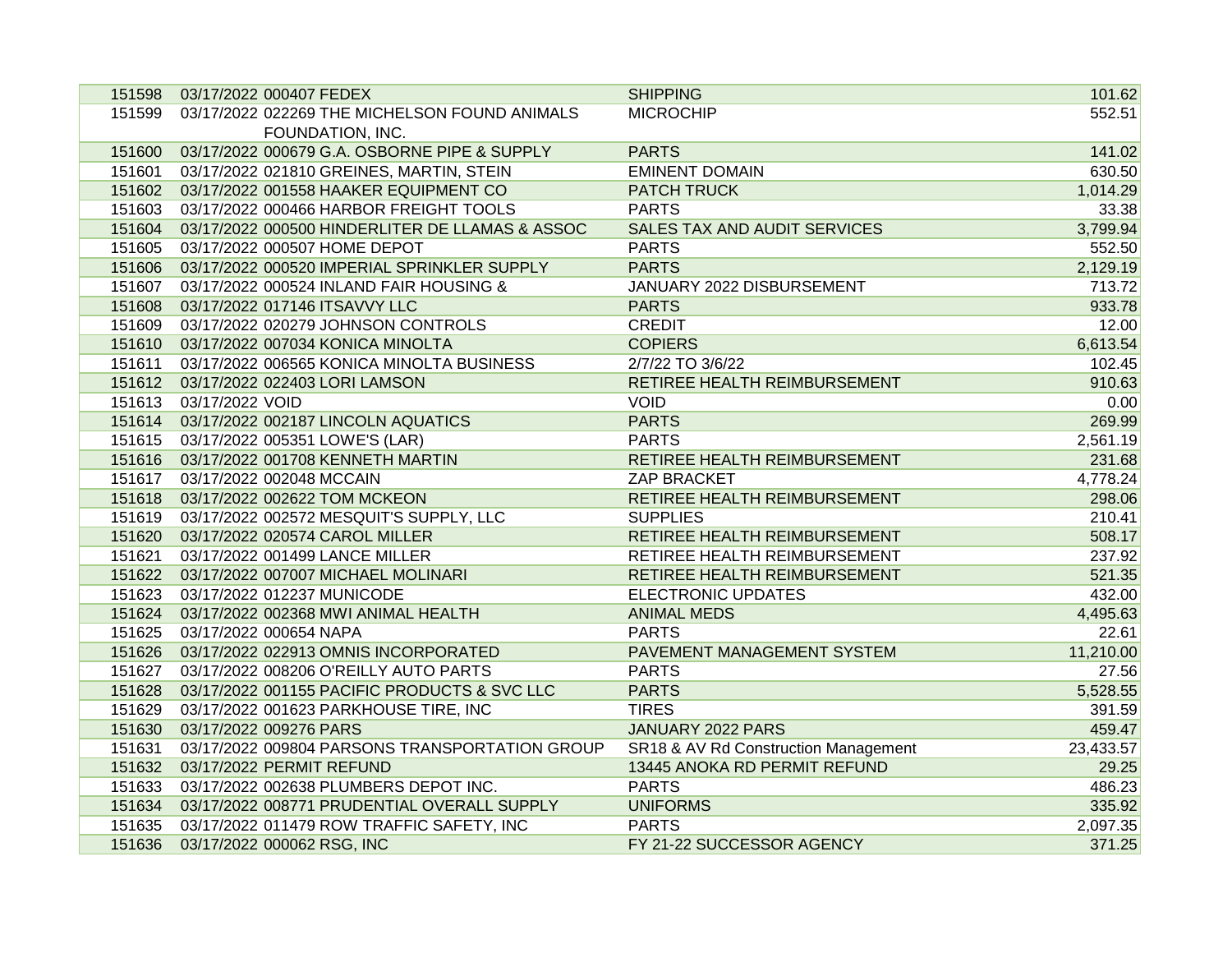| 151637 | 03/17/2022 000787 SAN BERNARDINO COUNTY SHERIFF'S MARCH 2022 SEVICES |                                      | 1,342,704.00 |
|--------|----------------------------------------------------------------------|--------------------------------------|--------------|
|        | <b>DEPARTMENT</b>                                                    |                                      |              |
| 151638 | 03/17/2022 022048 DAWN SIMMONS                                       | RETIREE HEALTH REIMBURSEMENT         | 502.94       |
| 151639 | 03/17/2022 000814 KEVIN SMITH                                        | RETIREE HEALTH REIMBURSEMENT         | 331.37       |
| 151640 | 03/17/2022 013956 SOUTHERN CALIFORNIA EDISON                         | <b>18014 WIKIA RD</b>                | 6,260.26     |
| 151641 | 03/17/2022 018667 SOUTHWEST TURF SUPPORT, INC                        | <b>KNIFE PLUS</b>                    | 506.43       |
| 151642 | 03/17/2022 000830 STANDARD ELECTRIC WORKS                            | <b>LABOR</b>                         | 4,806.75     |
| 151643 | 03/17/2022 000839 STATE OF CALIFORNIA- D.O.C.                        | <b>SMI TAXES 12/31/21</b>            | 1,421.10     |
| 151644 | 03/17/2022 022267 DIANNE SULZBERGER                                  | RETIREE HEALTH REIMBURSEMENT         | 474.28       |
| 151645 | 03/17/2022 018390 SUMMIT SAFETY LLC                                  | <b>SUPPLIES</b>                      | 268.86       |
| 151646 | 03/17/2022 022981 THE GIS CERTIFICATION INS.                         | <b>GISCI RENEWAL BRANDON CALES</b>   | 285.00       |
| 151647 | 03/17/2022 009943 TSR CONSTRUCTION & INSPECTION                      | <b>RETENTION RELEASE</b>             | 11,185.00    |
| 151648 | 03/17/2022 001758 UNITED SITE SERVICES INC.                          | <b>WEEKLY SERVICE</b>                | 1,340.66     |
| 151649 | 03/17/2022 000893 V.V.W.R.A.                                         | <b>SEWAGE TREATMENT</b>              | 257,077.21   |
| 151650 | 03/17/2022 000166 VALLEYWIDE NEWSPAPERS LLC                          | <b>CITY ORDINANCE</b>                | 1,194.50     |
| 151651 | 03/17/2022 001278 VULCAN MATERIALS                                   | <b>COLD MIX</b>                      | 330.98       |
| 151652 | 03/17/2022 PERMIT REFUND                                             | 19717 SENECA RD PERMIT REFUND        | 37,588.99    |
| 151653 | 03/17/2022 000923 WAXIE SANITARY SUPPLY                              | <b>SUPPLIES</b>                      | 1,392.23     |
| 151654 | 03/17/2022 018792 WEST COAST EQUIPMENT, LLC                          | <b>PARTS</b>                         | 2,907.27     |
| 151655 | 03/17/2022 000945 JAMES WHITE                                        | RETIREE HEALTH REIMBURSEMENT         | 837.00       |
| 151656 | 03/17/2022 021348 WINSUPPLY                                          | <b>SUPPLIES</b>                      | 510.39       |
| 151657 | 03/17/2022 001154 YUNEX TRAFFIC                                      | <b>TRAFFIC SIGNAL MAINTENANCE</b>    | 5,285.81     |
| 151658 | 03/17/2022 000168 LIBERTY UTILITIES                                  | 12/29/21 TO 2/28/22                  | 14,769.03    |
| 151659 | 03/24/2022 000102 ALBERTSONS LLC                                     | <b>SUPPLIES</b>                      | 54.21        |
| 151660 | 03/24/2022 021342 AMAZON CAPITAL SERVICES                            | <b>IT SUPPLIES</b>                   | 1,158.51     |
| 151661 | 03/24/2022 010143 AMERICAN FIDELITY ASSURANCE                        | 03/04 AND 03/18 PREMIUMS             | 5,857.06     |
| 151662 | 03/24/2022 000197 BEAR VALLEY PARTY RENTALS                          | <b>PARTY RENTAL</b>                  | 81.60        |
| 151663 | 03/24/2022 003649 BECK OIL INC.                                      | <b>FUEL</b>                          | 3,100.82     |
| 151664 | 03/24/2022 000204 BIG APPLE AUTO                                     | <b>VEHICLE REPAIRS</b>               | 3,295.40     |
| 151665 | 03/24/2022 022987 BIG BEAR ELECTRIC, INC                             | <b>ELECTRICAL SERVICE</b>            | 1,116.80     |
| 151666 | 03/24/2022 011576 BOHNSTEDT CONSTRUCTION                             | <b>PERMIT 89341</b>                  | 500.76       |
| 151667 | 03/24/2022 022598 BURRTEC WASTE INDUSTRIES, INC                      | <b>WASTE SERVICE</b>                 | 830.84       |
| 151668 | 03/24/2022 PERMIT REFUND                                             | DEBRIS RECYCLING REFUND PERMIT 88851 | 501.07       |
| 151669 | 03/24/2022 002130 CALIFORNIA DEPARTMENT OF TAX                       | SALES AND USE TAX COLLECTED          | 772.56       |
| 151670 | 03/24/2022 000914 CAPITAL ONE                                        | <b>SUPPLIES</b>                      | 179.32       |
| 151671 | 03/24/2022 000088 CHARLES ABBOTT ASSOCIATES                          | JANUARY 2022 PERMITS                 | 150,629.75   |
| 151672 | 03/24/2022 008857 CHLIC-CHICAGO                                      | 03/04 AND 03/18 PAYMENT              | 1,572.40     |
| 151673 | 03/24/2022 020875 COLDWELL BANKER HOME SOURCE                        | APN 3087-301-49                      | 105.00       |
| 151674 | 03/24/2022 021170 HEATHER CONLEY                                     | PETTY CASH                           | 48.73        |
| 151675 | 03/24/2022 020198 RONAK DESAI                                        | <b>ACCOUNTING SERVICES</b>           | 5,355.00     |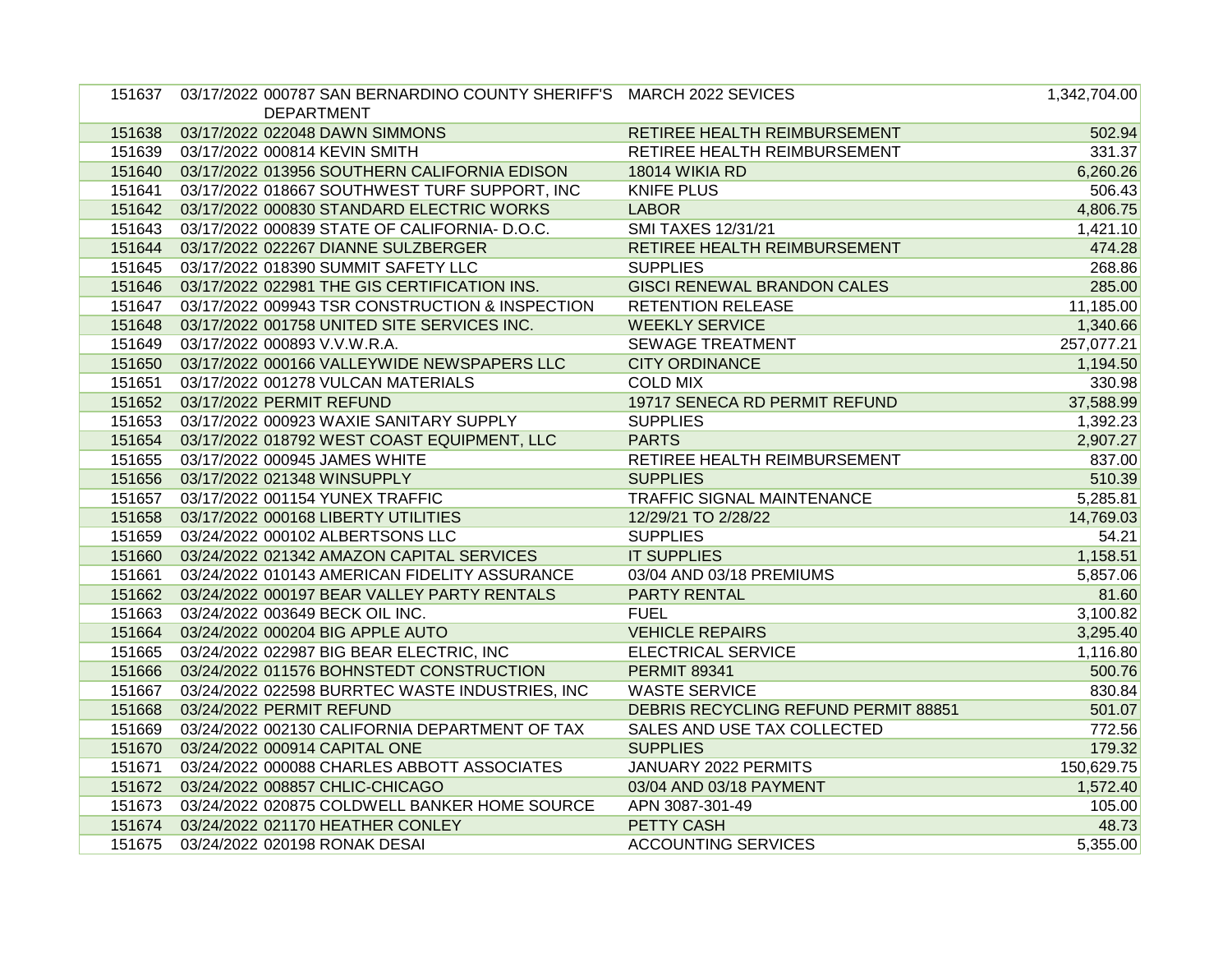|        | 151676 03/24/2022 000387 EDISON COMPANY        | 02/09/22 TO 03/10/22                 | 39,587.91              |
|--------|------------------------------------------------|--------------------------------------|------------------------|
| 151677 | 03/24/2022 PERMIT REFUND                       | DEBRIS RECYCLING REFUND PERMIT 87091 | 2,006.06               |
| 151678 | 03/24/2022 004734 FAUST MEDIA SERVICES         | <b>BUSINESS CARDS-DAVID C.</b>       | 53.10                  |
| 151679 | 03/24/2022 000407 FEDEX                        | <b>SHIPPING</b>                      | 128.84                 |
| 151680 | 03/24/2022 011409 FIDELITY SECURITY LIFE INS / | 03/04 AND 03/18 PAYMENT              | 845.48                 |
| 151681 | 03/24/2022 012826 FLYERS ENERGY, LLC           | <b>FUEL</b>                          | 153.36                 |
| 151682 | 03/24/2022 PERMIT REFUND                       | DEBRIS RECYCLING REFUND PERMIT 91985 | 500.26                 |
| 151683 | 03/24/2022 022405 TREVON GATES                 | BASKETBALL GAME 03/20/22             | 100.00                 |
| 151684 | 03/24/2022 021810 GREINES, MARTIN, STEIN       | <b>LEGAL SERVICES</b>                | 630.50                 |
| 151685 | 03/24/2022 004935 HDL SOFTWARE LLC             | PAYMENT SERVICE 12/31/2021           | 443.74                 |
| 151686 | 03/24/2022 RENTAL REFUND                       | <b>RENTAL REFUND</b>                 | 216.00                 |
| 151687 | 03/24/2022 014262 KIMBALL MIDWEST              | <b>SUPPLIES</b>                      | 338.59                 |
| 151688 | 03/24/2022 022988 LA FIESTA MEXICAN FOOD       | <b>RENT/UTILITIES</b>                | 19,985.04              |
| 151689 | 03/24/2022 000168 LIBERTY UTILITIES            | 01/11/22 TO 03/09/22                 | 12,390.57              |
| 151690 | 03/24/2022 005351 LOWE'S (LAR)                 | <b>SUPPLIES</b>                      | 24.16                  |
| 151691 | 03/24/2022 PERMIT REFUND                       | DEBRIS RECYCLING REFUND PERMIT 89484 | 500.85                 |
| 151692 | 03/24/2022 016061 MGR PROPERTY MANAGEMENT INC  | APN 3087-272-41 REFUND               | 105.00                 |
| 151693 | 03/24/2022 005541 MOJAVE PAINT & BODY          | <b>VEHICLE REPAIRS</b>               | 7,755.38               |
| 151694 | 03/24/2022 000654 NAPA                         | <b>SUPPLIES</b>                      | 266.90                 |
| 151695 | 03/24/2022 018484 NEW YORK LIFE                | 03/04 AND 03/18 PREMIUMS             | 745.04                 |
| 151696 | 03/24/2022 022986 O'CONNOR & ASSOCIATES        | <b>LEGAL SERVICES</b>                | 140,000.00             |
| 151697 | 03/24/2022 012232 AARON PARKER                 | BASKETBALL GAME 03/20/22             | 25.00                  |
| 151698 | 03/24/2022 018332 PRINCIPAL                    | 03/01/2022-03/31/2022                | 9,631.32               |
| 151699 | 03/24/2022 008771 PRUDENTIAL OVERALL SUPPLY    | <b>SUPPLIES</b>                      | 144.06                 |
| 151700 | 03/24/2022 005036 QUADIENT FINANCE USA, INC    | <b>POSTAGE</b>                       | 3,000.00               |
| 151701 | 03/24/2022 000729 R&R PRODUCTS                 | <b>SUPPLIES</b>                      | 865.04                 |
| 151702 | 03/24/2022 010082 SIERRA GOLF MANAGEMENT, INC  | PHONE/INTERNET                       | 495.81                 |
| 151703 | 03/24/2022 015313 SILVER VALLEY PROPANE        | PROPANE SERVICE                      | 155.86                 |
| 151704 | 03/24/2022 000809 SMART & FINAL                | <b>SUPPLIES</b>                      | 500.71                 |
| 151705 | 03/24/2022 002213 SOLUTION STRATEGIES INC.     | FEBRUARY 2022 SERVICE                | $\overline{20,000.00}$ |
| 151706 | 03/24/2022 000825 SOUTHWEST GAS CORPORATION    | 02/08/22 TO 03/09/22                 | 18,466.71              |
| 151707 | 03/24/2022 000841 STATE OF CALIFORNIA- D.O.J.  | <b>DOJ FINGERPRINT</b>               | 646.00                 |
| 151708 | 03/24/2022 020195 STONEBROOK ESTATES           | 19134 MONTEREY ST LANDSCAPE DEPOSIT  | 6,149.00               |
|        | <b>HOMEOWNERS</b>                              |                                      |                        |
| 151709 | 03/24/2022 018390 SUMMIT SAFETY LLC            | <b>SUPPLIES</b>                      | 265.02                 |
| 151710 | 03/24/2022 011408 TEXAS LIFE INSURANCE CO.     | 03/04 AND 03/18 PREMIUMS             | 1,138.90               |
| 151711 | 03/24/2022 001278 VULCAN MATERIALS             | <b>MATERIALS</b>                     | 107.95                 |
| 151712 | 03/24/2022 022989 ANTHONY WRIGHT               | BASKETBALL 03/13 & 03/20             | 250.00                 |
| 151713 | 03/24/2022 PERMIT REFUND                       | DEBRIS RECYCLING REFUND PERMIT 84027 | 509.67                 |
| 151714 | 03/24/2022 008788 ZURICH NORTH AMERICA         | 03/04 AND 03/18 PREMIUMS             | 131.39                 |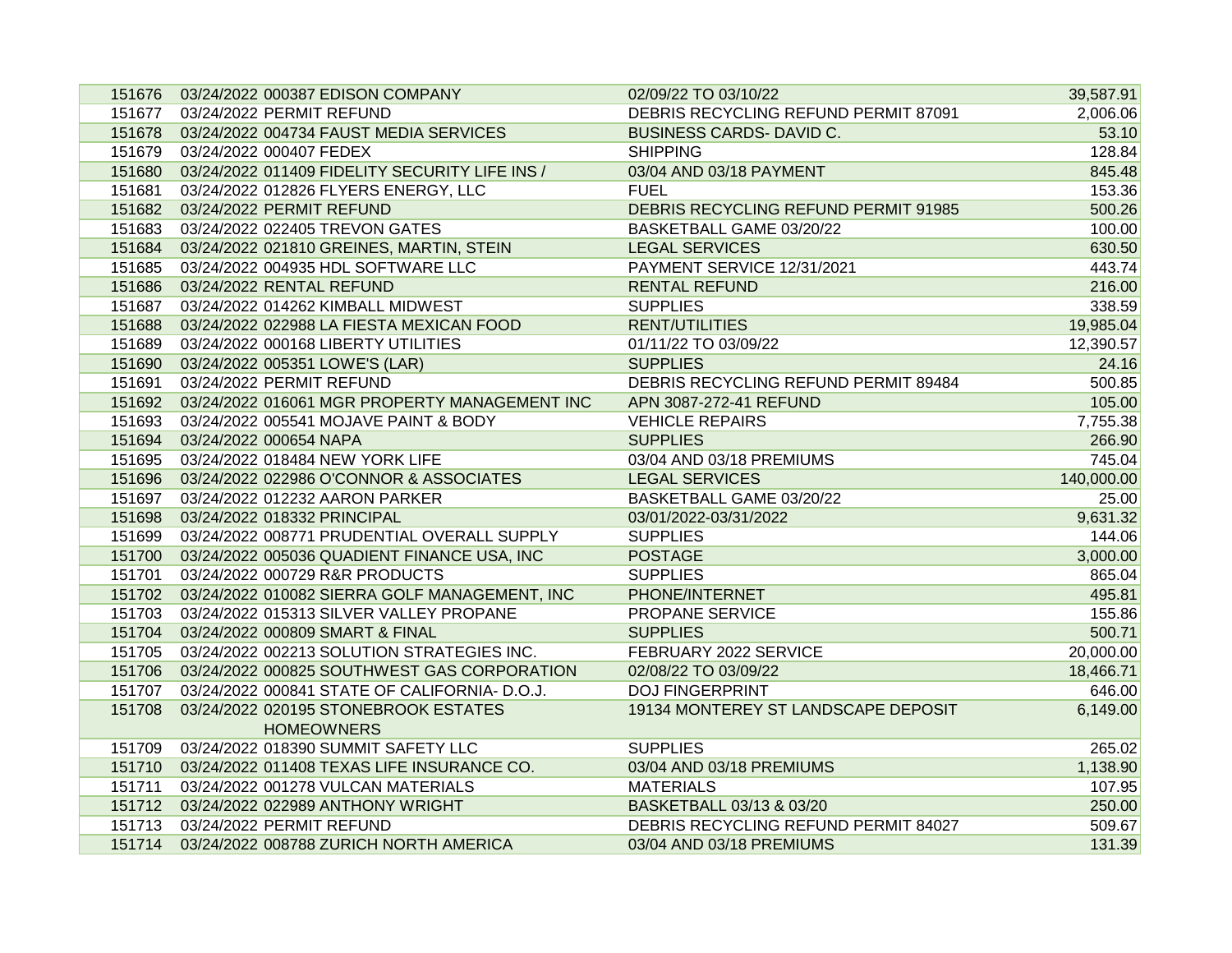|        | 151715 03/30/2022 000102 ALBERTSONS LLC          | <b>SUPPLIES</b>                 | 48.12      |
|--------|--------------------------------------------------|---------------------------------|------------|
|        | 151716 03/30/2022 021342 AMAZON CAPITAL SERVICES | <b>CREDIT</b>                   | 292.02     |
| 151717 | 03/30/2022 011517 AMERICAN EXPRESS               | AED'S                           | 6,491.00   |
| 151718 | 03/30/2022 001017 APPLE VALLEY FEED BIN          | <b>MOUSE</b>                    | 2.65       |
| 151719 | 03/30/2022 019613 AUS WEST LOCKBOX               | <b>UNIFORMS</b>                 | 45.60      |
| 151720 | 03/30/2022 000193 RICHARD BATTISTA               | <b>GRAFFITI REMOVAL SERVICE</b> | 1,140.00   |
| 151721 | 03/30/2022 002298 BEAR VALLEY ANIMAL HOSPITAL    | <b>MISC. ANIMALS</b>            | 1,650.00   |
| 151722 | 03/30/2022 003649 BECK OIL INC.                  | <b>FUEL</b>                     | 584.96     |
| 151723 | 03/30/2022 018736 CACEO                          | CEU CREDIT MCCUNE               | 28.00      |
| 151724 | 03/30/2022 023049 CALIFORNIA PROFESSIONAL        | <b>FURINSH STOCK TYPE</b>       | 7,000.00   |
| 151725 | 03/30/2022 000914 CAPITAL ONE                    | <b>SUPPLIES</b>                 | 32.40      |
| 151726 | 03/30/2022 000284 CDW GOVERNMENT, INC.           | <b>SOLARWINDS</b>               | 5,500.40   |
| 151727 | 03/30/2022 000088 CHARLES ABBOTT ASSOCIATES      | <b>GENE DICKINSON</b>           | 131,397.55 |
| 151728 | 03/30/2022 023050 CLERK OF THE BOARD OF          | NOTICE OF EXEMPTION             | 2,648.00   |
| 151729 | 03/30/2022 008693 COMMERCIAL AQUATIC SERVICES    | <b>BULK C02</b>                 | 268.21     |
| 151730 | 03/30/2022 000318 COST RECOVERY SYSTEMS INC      | FY 21-22 CONTRACT               | 6,500.00   |
| 151731 | 03/30/2022 000777 COUNTY OF SAN BERNARDINO       | <b>FEBRUARY SERVICES</b>        | 132,486.48 |
| 151732 | 03/30/2022 001216 COUNTY OF SAN BERNARDINO- ISD  | <b>FEBRUARY RADIOS</b>          | 2,773.38   |
| 151733 | 03/30/2022 012720 DEAN HOWARD HEAT & AIR INC.    | <b>IT ROOM</b>                  | 2,064.00   |
| 151734 | 03/30/2022 001628 DELL MARKETING L.P.            | <b>PRO SUPPORT PLUS</b>         | 922.65     |
| 151735 | 03/30/2022 020426 DR. JAIME VELASCO              | <b>AVAS VET</b>                 | 900.00     |
| 151736 | 03/30/2022 010681 DRUCKENMILLER ROOFING          | <b>ROOF REPAIR</b>              | 2,400.00   |
| 151737 | 03/30/2022 001311 DUNN EDWARDS CORPORATION       | <b>PAINT</b>                    | 340.81     |
| 151738 | 03/30/2022 000387 EDISON COMPANY                 | 2/22/22 TO 3/22/22              | 440.96     |
| 151739 | 03/30/2022 004734 FAUST MEDIA SERVICES           | <b>SAVE BROCHURES</b>           | 641.11     |
| 151740 | 03/30/2022 000407 FEDEX                          | <b>SHIPPING</b>                 | 34.12      |
| 151741 | 03/30/2022 022993 DANIEL FORD                    | <b>BOOT REIMBURSEMENT</b>       | 200.00     |
| 151742 | 03/30/2022 022405 TREVON GATES                   | 3/27/22 BASKETBALL              | 75.00      |
| 151743 | 03/30/2022 019580 GOVINVEST INC.                 | <b>FINANCIAL FORCASTING</b>     | 4,200.00   |
| 151744 | 03/30/2022 000466 HARBOR FREIGHT TOOLS           | <b>PARTS</b>                    | 33.38      |
| 151745 | 03/30/2022 000488 HIGH DESERT LASER GRAPHICS     | <b>CUNNINGHAM BADGE</b>         | 55.46      |
| 151746 | 03/30/2022 000501 HITT PLUMBING CO., INC.        | <b>ROOF</b>                     | 885.00     |
| 151747 | 03/30/2022 000507 HOME DEPOT                     | MISC. FEES                      | 37.80      |
| 151748 | 03/30/2022 021414 HTM LLC                        | <b>LABOR</b>                    | 450.00     |
| 151749 | 03/30/2022 012832 INTERVET, INC.                 | <b>MICROCHIP</b>                | 1,346.88   |
| 151750 | 03/30/2022 018946 JULES AND ASSOCIATES, INC.     | <b>VACTOR SEWER CLEANER</b>     | 98,404.24  |
| 151751 | 03/30/2022 000168 LIBERTY UTILITIES              | 1/7/22 TO 3/8/22                | 3,892.18   |
| 151752 | 03/30/2022 017237 LOGICALIS                      | DATA CENTER COOLING SYSTEM      | 61,168.42  |
| 151753 | 03/30/2022 015061 LOS RANCHOS OFFICE             | <b>MARCH SPACE RENT</b>         | 776.99     |
| 151754 | 03/30/2022 005351 LOWE'S (LAR)                   | <b>PARTS</b>                    | 184.96     |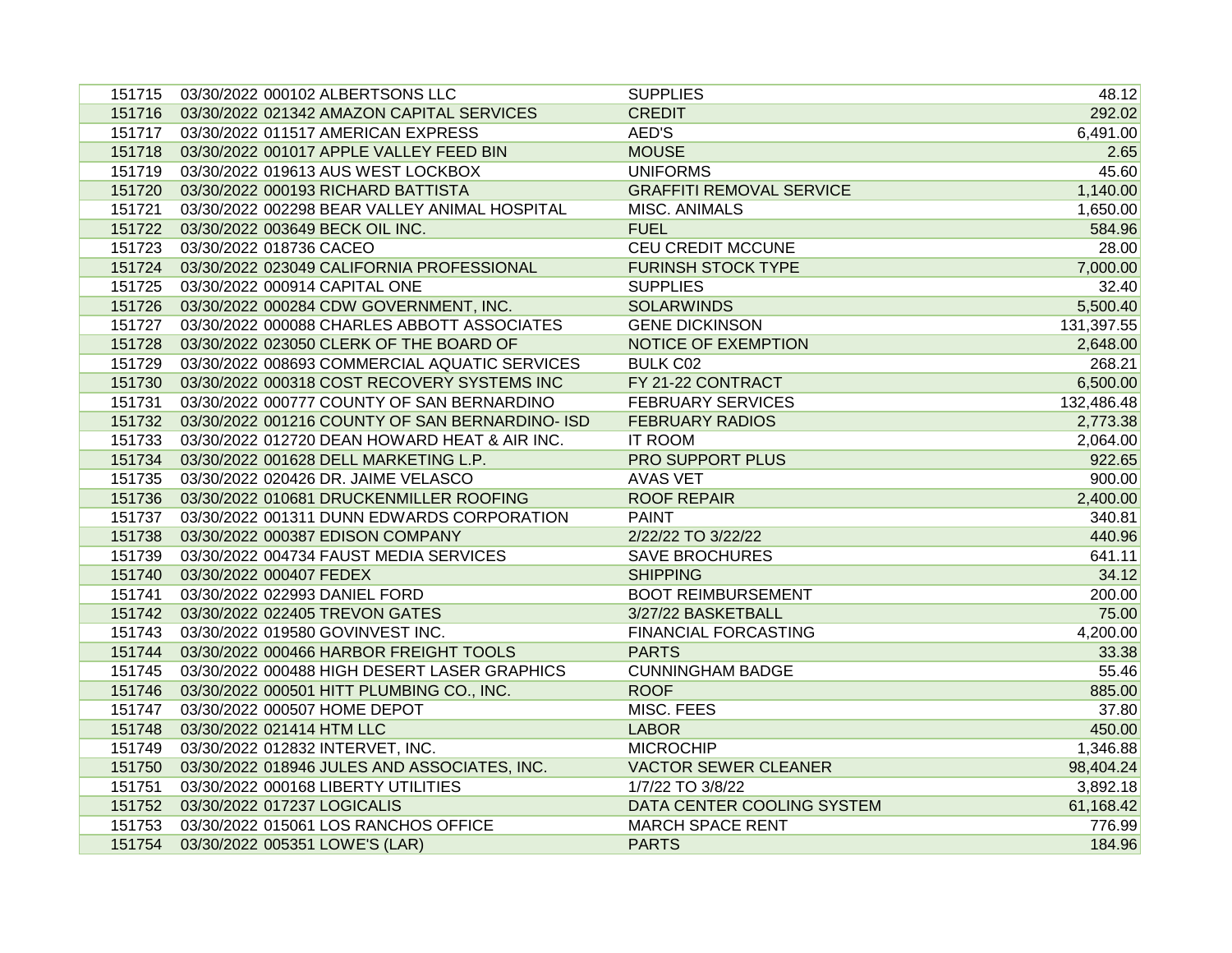| 151755     | 03/30/2022 003856 MCGREGOR SHOTT INC.            | <b>BRIGHTLINE REDESIGN</b>      | 285.00       |
|------------|--------------------------------------------------|---------------------------------|--------------|
| 151756     | 03/30/2022 015206 MDG ASSOCIATES INC             | <b>CDBG ADMIN</b>               | 8,620.63     |
| 151757     | 03/30/2022 021578 MOJAVE RESOURCE MANAGEMENT     | 2022 MAKEUP WATER TRANSFER      | 2,800.00     |
|            | LLC                                              |                                 |              |
| 151758     | 03/30/2022 000654 NAPA                           | <b>PARTS</b>                    | 4.84         |
| 151759     | 03/30/2022 002599 OFFICE DEPOT                   | <b>SUPPLIES</b>                 | 1,033.25     |
| 151760     | 03/30/2022 008206 O'REILLY AUTO PARTS            | <b>PARTS</b>                    | 260.84       |
| 151761     | 03/30/2022 CITATION REFUND                       | <b>CITATION REFUND</b>          | 100.00       |
| 151762     | 03/30/2022 008771 PRUDENTIAL OVERALL SUPPLY      | <b>MATS</b>                     | 378.59       |
| 151763     | 03/30/2022 009872 QUADIENT, INC.                 | PARTS & INK                     | 224.34       |
| 151764     | 03/30/2022 000729 R&R PRODUCTS                   | <b>BEDKNIFE</b>                 | 292.66       |
| 151765     | 03/30/2022 007514 SAN BERNARDINO FIRE PROT. DIST | <b>CUPA ANNUAL ADMIN PERMIT</b> | 909.00       |
| 151766     | 03/30/2022 002055 SHRED-IT, C/O STERICYCLE, INC  | <b>SHREDDING</b>                | 135.22       |
| 151767     | 03/30/2022 010082 SIERRA GOLF MANAGEMENT, INC    | PPE 3/15/22                     | 19,658.75    |
| 151768     | 03/30/2022 015313 SILVER VALLEY PROPANE          | <b>PROPANE</b>                  | 69.30        |
| 151769     | 03/30/2022 010275 SPARKLETTS                     | <b>WATER</b>                    | 64.04        |
| 151770     | 03/30/2022 000846 STILES ANIMAL REMOVAL, INC.    | FEBRUARY 2021 SERVICES          | 70,929.00    |
| 151771     | 03/30/2022 022417 TEAMCALIFORNIA ECONOMIC        | <b>TRADESHOW INCOME</b>         | 2,000.00     |
| 151772     | 03/30/2022 022991 TLC MATERIALS, INC.            | <b>SAND</b>                     | 2,478.13     |
| 151773     | 03/30/2022 000894 VALLEY SECURITY SYSTEMS INC    | <b>MONITORING SYSTEM</b>        | 64.00        |
| 151774     | 03/30/2022 000166 VALLEYWIDE NEWSPAPERS LLC      | <b>CITY ORDINANCE</b>           | 950.00       |
| 151775     | 03/30/2022 001278 VULCAN MATERIALS               | <b>COLD MIX</b>                 | 210.53       |
| 151776     | 03/30/2022 000923 WAXIE SANITARY SUPPLY          | <b>SUPPLIES</b>                 | 377.40       |
| 151777     | 03/30/2022 021348 WINSUPPLY                      | <b>SUPPLIES</b>                 | 266.14       |
| 151778     | 03/30/2022 022989 ANTHONY WRIGHT                 | 3/27/22 BASKETBALL              | 145.00       |
|            |                                                  |                                 |              |
| 447 Checks |                                                  | Total amount of checks:         | 4,855,225.47 |